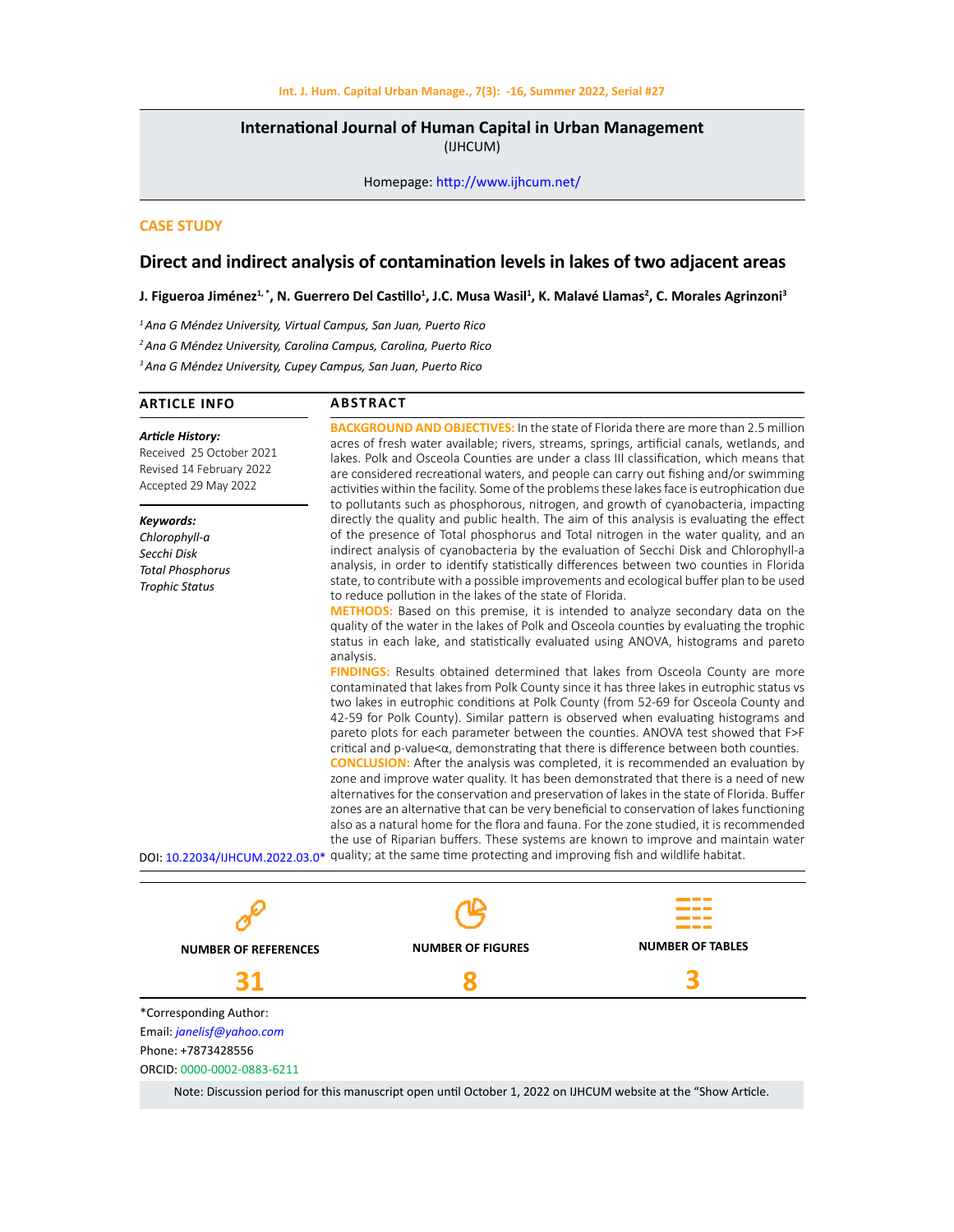### **INTRODUCTION**

Lakes are one of the most important water resources and have been used as a source of water supply for human consumption and represent approximately 0.3% of the total sources of surface water bodies (Vasistha and Ganguly, 2020). For example, the Great Lakes serve as the domestic water supply for 24 million Americans. Many people in the United States rely on man-made reservoirs and lakes as their source of drinking water (Toccalino and Hopple, 2010). Lakes moderate temperatures and affect the climate of the surrounding land (National Research Council, 1992). Depending on their use lakes are classified into three groups: recreational waters which are used for fishing and swimming activities are placed in Class III whereas water used for culturing shellfish are categorized as Class II and Class I waters can be used for drinking and swimming and fishing (Florida Department of Environmental Protection, (FDEP), 2021). Eutrophication is one of the problems that lakes face, which is the process of physical, chemical, and biological changes associated with the enrichment of nutrients, organic matter, and silt from a lake (United States Geological Survey (USGS), 2021). It is considered as the main cause of the degradation of lake ecosystems causing problems such as algal blooms due to excess phosphorus and nitrogen. Other problems are the presence of bacteria harmful to human health, sedimentation, oxygen depletion, change of species, changes in water levels, and growth of aquatic plants. Human activities can accelerate eutrophication by increasing the rate at which nutrients enter the water. All these problems intervene with the water quality of the lakes and in many cases are caused by anthropogenic activities (USGS, 2021). Pollutants such as phosphorus cause excessive algae growth and are among the largest contributors to water quality problems in Florida along with Nitrogen. Nitrogen and Phosphorus are essential nutrients for animals and plants to grow and are naturally found on aquatic ecosystems (Vanni, 2002) however, excess of these nutrients can cause overstimulation of the growth of algae and aquatic plants. These nutrients cause algal blooms and can be harmful to humans and animals thus becoming one of America's most widespread, costly, and challenging environmental problems (EPA, 2017). Too much Nitrogen as Nitrate can be harmful to humans and livestock. Nitrate can enter the water directly because of runoff from nitrate-containing fertilizers. Nitrate can cause problems to marine life and human health, producing diseases such as colorectal cancer, thyroid disease, and neural tube defects (Ward *et al*, 2018). On the other hand, cyanobacteria are quite common in Florida's waters and are one of the biggest causes of pollution. For some people, blue-green algae can cause rashes, stomach cramps, nausea, diarrhea, and vomiting (Florida Health, 2019). People who are very sensitive to odors may have respiratory irritation. Also, high exposures to toxins can affect the liver and nervous system. An example of pollution in lakes is the presence of cyanobacteria. Cyanobacteria can produce neurotoxins that affect the nervous system, hepatotoxins that affect the liver, and dermatoxins that affect the skin (EPA, 2019). Exposure to contaminated lake water can cause many diseases such as gastrointestinal was experienced by more than 403,000 residents of the Metropolitan area of Milwaukee, Wisconsin, and illness from Cryptosporidium parvum parasites (Pandey, 2014). Although in developed countries there are more regulations and laws for the protection of bodies of water, pollution has not stopped being a problem (Rogers and Hall, 2003). Effective water governance (Vol. 7). Stockholm: Global water partnership. In the state of Florida there are more than 2.5 million acres of freshwater available; rivers, streams, springs, artificial canals, wetlands, and lakes. As described in an article published in Schiffer (1998), seeing the state from the air will give the impression that there is more water than land. The lakes are among the most valuable natural resources of central Florida and its economy. It has more naturally formed lakes (7,800) than other states in the southeastern United States, where many lakes are created by building dams across streams. Thirty-five of these lakes are in 4 counties, including Polk County and Osceola Count. In both counties, all lakes are class III (FDEP, 2021). Trophic states of Florida lakes range from oligotrophic to hypereutrophic, due in part to deposits of phosphatic materials in some soils (Griffith *et al*., 1997; Bachmann *et al.*, 2012a). At least 70% of Florida lakes have no surface inlet or outlet (Bachmann *et al.*, 2012a). The lakes are warm all year, and only some northern Florida lakes experience rare instances of overnight freezing of the lake surface (Bachmann *et al.*, 2012a). Considering that lakes can be the water supply for communities and cities, the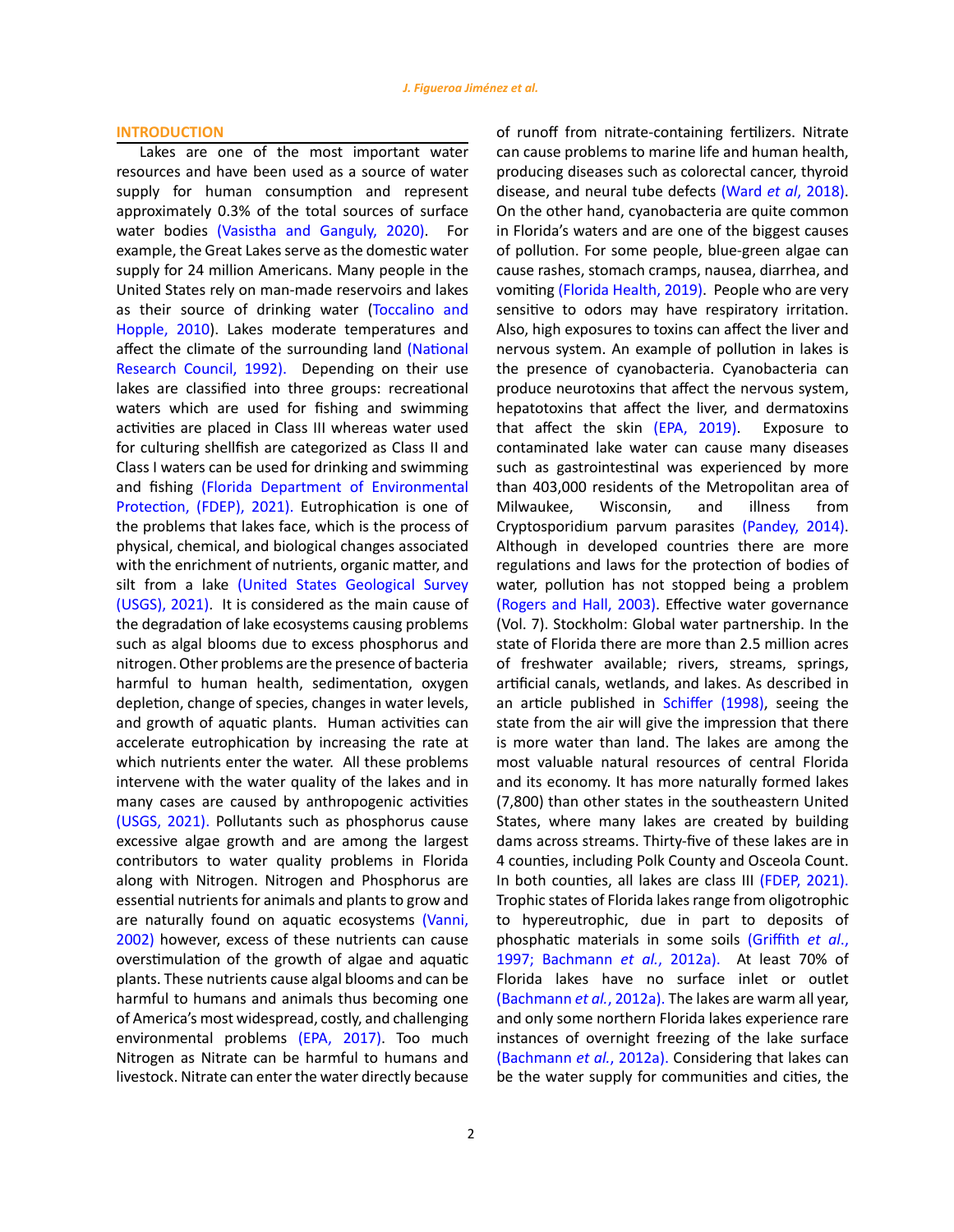conservation of lakes is necessary. The quality of the water must be constantly monitored, and the input of nutrients must be restricted to avoid the excessive growth of algae. It is also important to create solid water management plans and design projects for the conservation of lakes such as buffers zones. In addition, they can cause skin irritation, swelling of the lips, irritation of the eyes, sore throat, sneezing, runny nose, and fatigue after swimming in affected lakes. Many diseases are related to consumption or contact with contaminated water. For example, "Waterborne infections cause diarrhea and kill nearly a million people each year. Most are children under the age of five. Therefore, evidence is needed on the exposure and health effects of contaminant mixtures in drinking water "(Levallois and Villanueva, 2019). Water quality is paramount for public health and point source pollution has been a problem in the past because some lakes were once recipients of sewage effluents or other organic materials such as waste from citrus processing, although those point sources have been largely controlled (Bachmann *et al*. 2012a). It is not clear, due to insufficient information and documentation, the overall impact of nonpoint source nutrient enrichment on Florida lakes (Bachmann *et al.,* 2012c). Even when the state of Florida has been aggressive in nonpoint control activities (Bachmann *et al*., 2012a) currently the state faces an environmental problem in terms of its water resources. Over ten years period over 20 million dollars has been spent collecting and analyzing data related to concentrations and impacts of nitrogen and phosphorus pollution in Florida. However, they have not been able to stop water quality degradation from nitrogen and phosphorus over-enrichment and it's still a significant problem (EPA, 2017). Several groups of toxic cyanobacteria have been found in Florida waters. The Microcystis, Anabaena, and Cylindrospermopsis groups and their associated toxins occur in Florida freshwater systems, including those used for drinking water. The presence of cyanobacteria has affected many aquatic systems in Florida including lakes (Tonnessen, 2019). Some of the health effects produced by the accidental ingestion of water contaminated with cyanobacteria are nausea, vomiting, and, in severe cases, acute liver failure (FFWCC, 2019). Understanding the environmental and socio-economic importance that lakes have for the state of Florida, their conservation

3

is imperative. Invasive aquatic species, pollution, coastal and watershed development, and storm water problems threaten the health and water quality of Florida's lakes. Water contains many nutrients and minerals and is essential for human life, nonetheless, urbanization and agricultural alteration of formerly natural watersheds has resulted in unsustainable nutrient over-enrichment with water quality decline, harmful, algal bloom, habitat loss, and loss of fisheries being well-reported symptoms of ecosystem decline and collapse (National Research Council, 1992). In recent years, strict regulations and control have increased rapidly in monitoring the surface water bodies due to their deterioration (Vasistha and Ganguly, 2020). As stated by the Osceola Lakes Management Plan (2015), the Florida Department of Environmental Protection measurements establishes that there are 47 impairments listed for Osceola County water bodies, 18 for mercury and the rest for low dissolved oxygen, high fecal coliform levels, and nutrient impairments. The Osceola Lakes Management Plan also informs that Lakes Kissimmee and Cypress in Osceola County are included on the federal list of impaired and threatened waters 303 (d) list. On the other hand, in the county of Polk, there are 67 lakes included in the 303 (d) list. Among these lakes is Lake Ariana. As reported by the EPA (2017), once a body of water has been added to the list of impaired waters, it is not removed until the state determines the total maximum daily loads (TMDL) and the EPA approved it. It is necessary to establish measures for the protection of lakes and the reduction of anthropogenic activities that affect not only the water quality of the lakes but also public health. According to a publication from Michigan State University (2019) the United States is not protecting its lakes. In fact, it is explained that, in 2010, the Convention on Biodiversity (CBD) declared the need to protect at least 17% of the world's fresh water by 2020 to avoid the rapid decline in freshwater biodiversity and services ecosystems. Let's consider that in 2010 the US Environmental Protection Agency had to set numeric nutrient criteria for Total Phosphorus (TP), Total Nitrogen (TN), and Chlorophyll a (Chl-a) for lakes in the State of Florida after the state did not establish them on its own (Bachmann *et al,*  2012b). "Several of Florida's 30 benchmark lakes (lakes with minimal human impact and meeting designated uses) were eutrophic, and there was no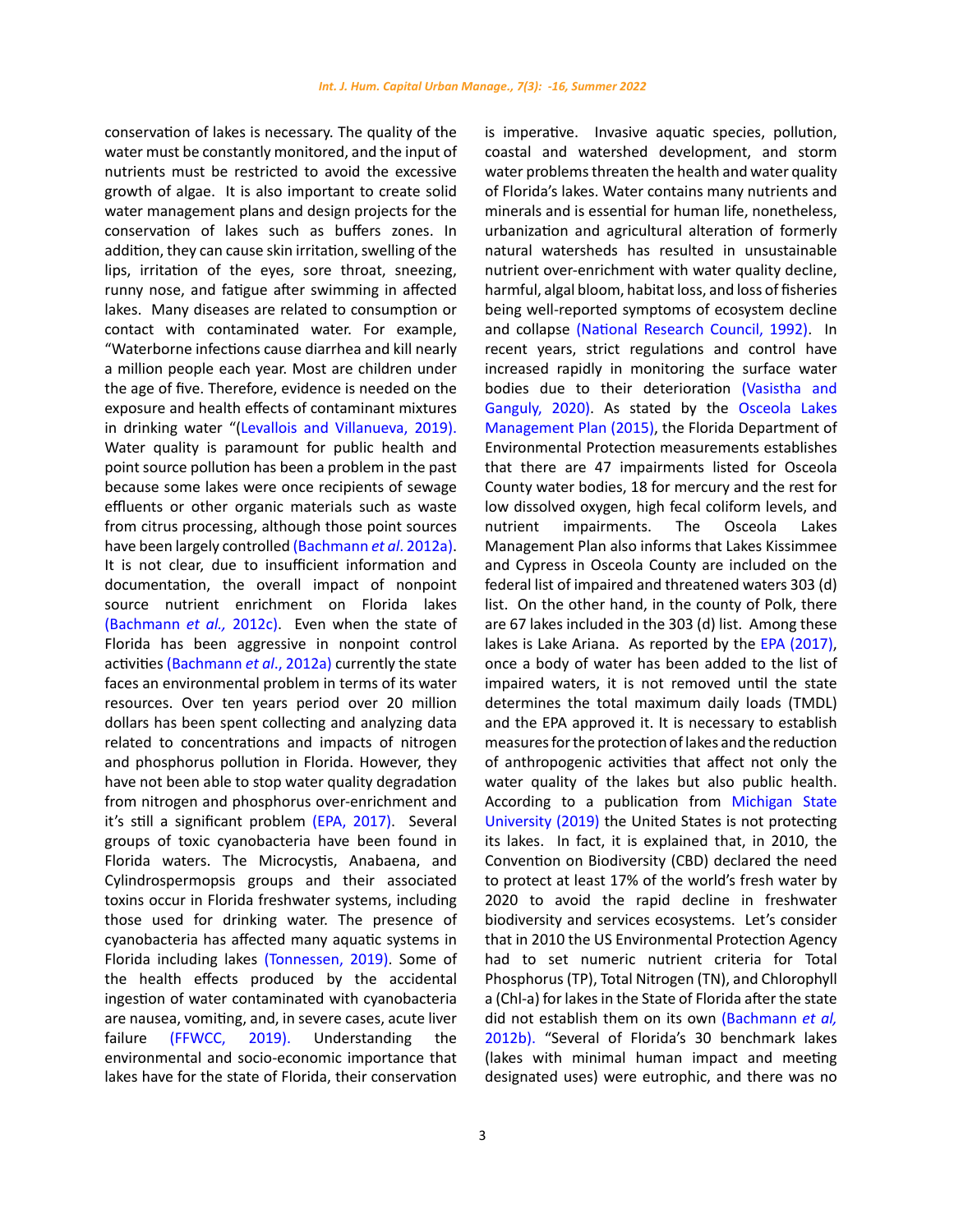significant difference between the mean concentrations of TP and TN in these lakes versus all remaining Florida lakes" (Bachmann *et al.* 2012b). By law, Florida waters are owned by the citizens of Florida. Public access to Florida's bodies of water is an important and highly protected right. The only way a lake can be considered private is if all the land around the lake is privately owned and there is no access to the water from any public area (Blackmar, 2006). Most of Florida's great lakes have public boat ramps that have been protected for many years. There are laws at the federal and state level for the conservation of bodies of water and to ensure public health (Borisova *et al*., 2021). Under section 303 (d) of the CWA, authorized states, territories, and tribes, collectively referred to in the law as "states," must develop lists of impaired waters, which are those that do not meet established quality standards (National Research Council, 2001). Assessing the TMDL approach to water quality management. National Academies Press.. The law requires states to establish priority classifications for the waters on the charts and to develop Total maximum daily loads (TMDL). A TMDL includes a calculation of the maximum amount of a contaminant that can be present in a body of water and still meet water quality standards. Additionally, as part of the CWA, states are required to establish water quality standards (WQS) for waters within the state by establishing water quality criteria to protect the body of water and adopting requirements to protect and maintain healthy waters. In addition, the Department of Environmental Protection has a series of regulations for the management of water resources. Such is the case of the rule Standards of surface water quality. This regulation establishes the minimum criteria necessary to protect the designated uses of a body of water, the surface water classification, and lists Florida's specially protected waters. EPA determined under Clean Water Act (CWA) section 303(c)(4)(B) that new or revised Water Quality Standards (WQS) in the form of numeric water quality criteria is necessary to protect the designated uses from nitrogen/ phosphorus pollution that Florida has set for its Class I and Class III waters (EPA, 2010). Counties also have their own management plans for the lakes. Polk County is managed by the Southwest Florida Water Management District and Osceola is managed by the South Florida Water Management District. Districts

administer flood protection programs and conduct technical research on water resources to develop water management plans for water scarcity in times of drought and acquire and manage land for water management purposes. Delegated regulatory programs include water use management, aquifer recharge, well construction, and surface water management (Southwest Florida Water Management District, 2018). The natural diversity of lakes in Florida will make individual lakes suited for different uses (Griffith *et al.*, 1997; Bachmann *et al.,* 2012). In Osceola and Polk counties the lakes are used mainly for recreation (swimming or water sports) and fishing. This contamination is often caused by improperly treated wastewater, manure, and fertilizers. The quality of water in lakes has a direct impact on the environmental situation and public health. Based on this premise, an evaluation between the two counties will be performed to see if there is a difference between them, and the contamination can be granted to activities from a county specifically. Given the urgent need that exists to protect lakes and ensure the well-being of public health, it is important to implement new forms of conservation and protection. With this information, a possible remediation plan can be performed to improve the water quality in the area. The Null hypothesis will be that there is no difference between each county, therefore a global plan to improve water quality can be implemented. Conversely, if there is a difference, an evaluation by zone must be performed to create a mitigation plan specific for each area. Using secondary, public access data, it is intended to analyze the water quality using the parameters Total phosphorus, Total nitrogen, and an indirect analysis of cyanobacteria by the evaluation of Secchi Disk and Chlorophyll-a analysis in three lakes in Polk count and three lakes in Osceola County to evaluate the quality of these with respect to their class III water body classification. In addition, possible improvements that can be established or added to the Florida state water bodies' management plan will be identified. It is also expected to identify what type of buffer zone can be used to reduce pollution in the lakes of the state of Florida. The general objectives of this comparative study are: 1) Analyze secondary public access data on water quality using the parameters of total phosphorus, total nitrogen, secchi disk, and chlorophyll-a for cyanobacteria analysis in two lakes in Polk and Osceola counties to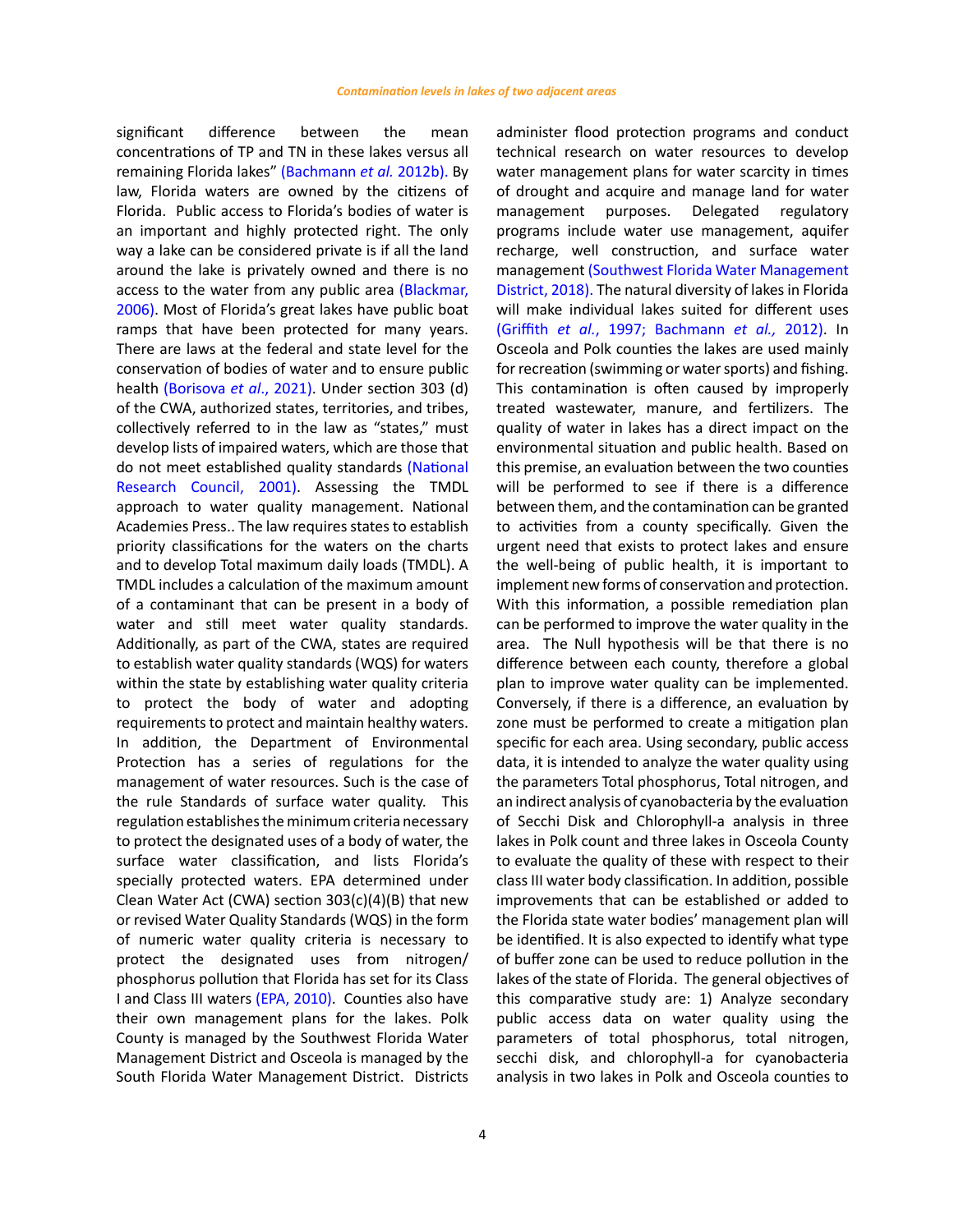evaluate the quality of these with respect to their classification as a class III water body; 2) Identify if there is a difference between the results obtained statistically to create improvements that can be made to the Florida state water body management plan; 3) Identify what type of ecological buffer/plants can be used to reduce pollution in the lakes of the state of Florida. This study has been carried out in three lakes in Osceola County and three lakes in Polk County in the state of Florida. In Osceola County the following lakes were evaluated: Kissimmee, Alligator, and Tohopekaliga Lakes. In Polk County the following lakes were evaluated: Blue, Ariana, and Cypress Lakes. The analysis of all these parameters has not been constant, so the period to be evaluated will consist of approximately 8 years that ranges from 2008 to 2015, averaging the results in a yearly basis. Since the analysis of cyanobacteria is only carried out when there is a proliferation of these that represents an environmental and health problem, the average results of each year for Secchi Disk and Chlorophyll-a were evaluated as an indirect analysis for this parameter. The information used to analyze these problems were secondary data and it is available in the public domain. This research was completed in the city of Winter Haven, Florida in 2020.

#### **MATERIALS AND METHODS**

# *The study area*

The study deals with three lakes in Osceola and three lakes in Polk counties in the state of Florida. In Osceola County the following lakes were evaluated: Kissimmee, Alligator, and Tohopekaliga Lakes. In Polk County, the following lakes were evaluated: Blue, Ariana, and Cypress Lakes. The subtropical climate of Florida influences lake biology; warm lakes have prolonged growing seasons with a greater probability of long-lasting algal blooms (Bachmann *et al.,* 2012b). In addition, Florida has a different and limnologically important geological history. Florida lakes have deposits of phosphorus-containing minerals that underlie several areas of the state (Bachmann *et al.*, 2012b). These deposits are not distributed uniformly across the state and are related to differences in the TP content of the various orders of soils found in the state.

### *Study period*

The analysis of all these parameters has not been

constant, so the period to be evaluated will consist of a period of approximately 8 years that ranges from 2008 to 2015, averaging the results yearly. As with the majority of studies, the design of the current study is subject to this limitation. However, there is relevance of the data even though it is old because it can be used for reviewing, historical documentation, and comparisons on future analysis and researches. For the analysis of cyanobacteria, since this test is only carried out when there is a proliferation of these that represents an environmental and health problem, the average results of each year for Secchi Disk and Chlorophyll-a were evaluated as an indirect analysis for this parameter. The information used to analyze these problems was secondary data and it is available in the public domain.

# *Description of the sample*

Secondary public access data provided by state environmental agencies were analyzed for this study. For the lakes in Polk County and Osceola County secondary data was analyzed and for Lakes Kissimmee, Jackson and Marian, in Osceola County, are included in the federal list of impaired and threatened waters known as the 303 (d) list. Lake Ariana, Cypress, and Blue Lakes from Polk County were included in the analysis.

### *Experimental design*

In this study, no experimental tests were carried out and no equipment and/or experts are required for the study area. The data used is secondary and publicly accessible.

### *Statistical analysis*

A comparative analysis of the following variables was carried out using independent samples; total phosphorus, total nitrogen, secchi disk, and chlorophyll-a; the last two parameters were used for cyanobacteria analysis. These variables were measured and compared between different lakes in Polk and Osceola counties in the state of Florida by evaluating and identifying their concentrations and confirming which county has the highest presence of these contaminants. ANOVA test was used to determine the difference in the quality of water between Osceola and Polk counties, and Pareto and Histograms charts were used to evaluate the frequency where these parameters are with or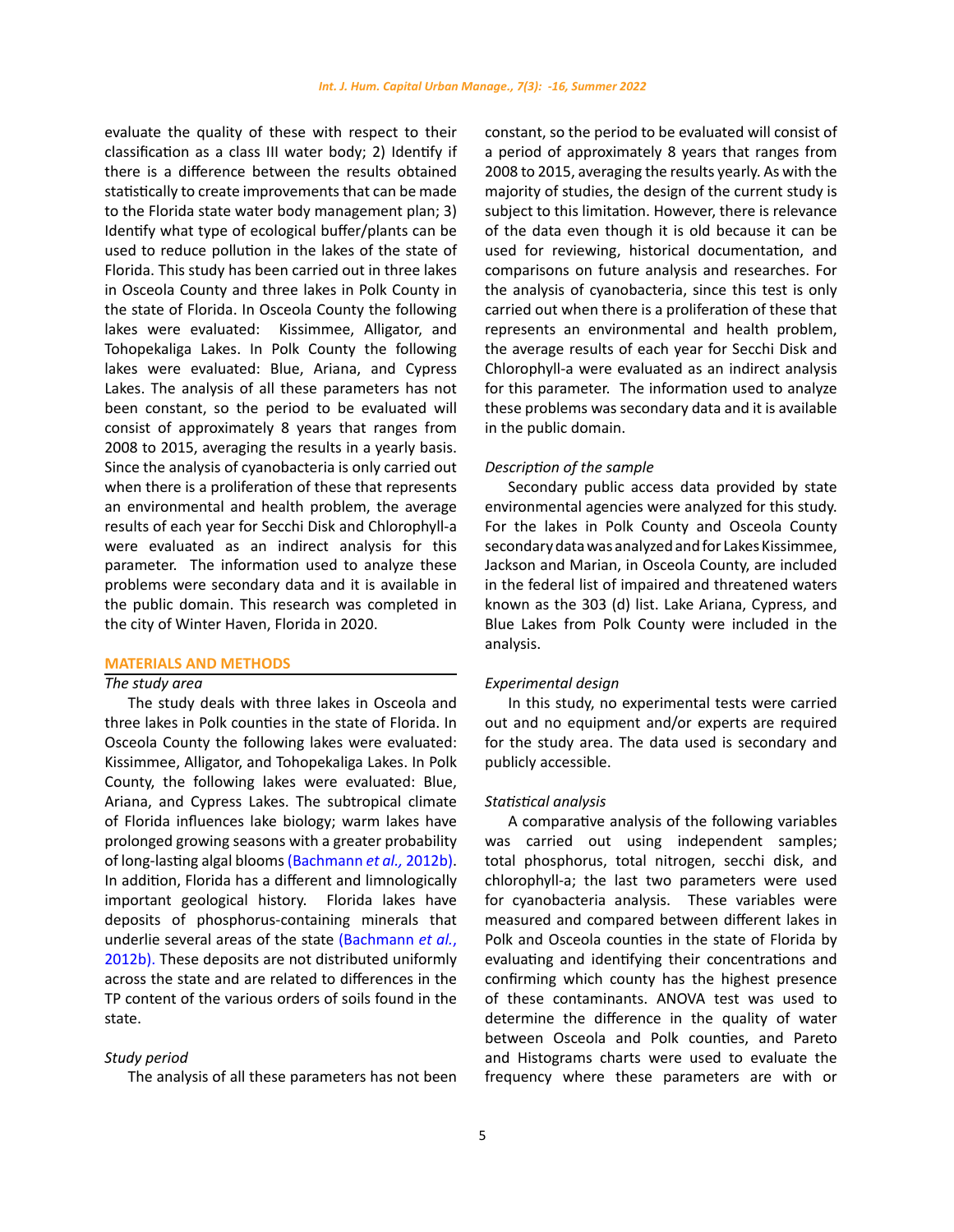without specification parameters and how the accumulative behaves per interval. In addition, the analysis was able to evaluate which county meets the parameters established at the federal level by the EPA and with the parameters established at the state level.

#### **RESULTS AND DISCUSSION**

In the current study water quality parameters using Total phosphorus, Total nitrogen, and analysis of cyanobacteria through Secchi disk were carried out to determine whether these are in compliance with standards set by USEPA for the state of Florida.

## *General Evaluation*

The obtained results of Total Nitrogen (TN) for Osceola County lakes are discussed in (Table 1).

According to the data, sampling is not consistent for all lakes in Osceola and Polk counties. Therefore, average results were evaluated for all lakes. Two lakes conformed to the state specification for total nitrogen: Lake Alligator and Tohopekaliga for Osceola County and Cypress Lake for Polk County.

These lakes, even though the results are within the specification, these values are increasing every year. Lake Kissimmee and Lake Blue had high results for TN, especially Blue Lake that triplicated the results during 2009-2011. Lake Ariana results oscillate in and out of specification with a spike in 2011 and then started to decrease by 2012 and increase again by 2013. According to Florida rule 62-302.531 effective on February 17, 2016 the state parameters are as follow: Chlorophyll a = 20 µg/L, Total Phosphorus = 0.03mg/L or 30  $\mu$ g/L, Total Nitrogen = 1.05mg/L or 1050  $\mu$ g/L and Secchi Disk = 2.4 m. Secchi Disk average results showed that for Kissimmee (from 2010-2012) and Cypress Lake (from 2009-2013) results conformed to the specification. The lakes had more transparency than the rest of the lakes evaluated. Osceola County had more visibility than Polk County lakes. Lake Blue had the lowest results which mean that there is barely visibility (Table 1). Chlorophyll-a average results do not have the same number of samples for all lakes. Lake Alligator and Lake Tohopekaliga are missing a significant number of samples considering the years and data used for analysis. For Osceola

Table 1: Osceola and Polka Counties TN, TP, Chl-a, and SD Average Result for each year Table 1: Osceola and Polka Counties TN, TP, Chl-a, and SD Average Result for each year

| Lake<br>County |              | <b>Test Analyzed</b>      | Year (Y)       |                          |                          |      |      |                          |                          |      |
|----------------|--------------|---------------------------|----------------|--------------------------|--------------------------|------|------|--------------------------|--------------------------|------|
|                | 2008         |                           | 2009           | 2010                     | 2011                     | 2012 | 2013 | 2014                     | 2015                     |      |
|                | Kissimmee    |                           | 1521           | 1404                     | 1103                     | 1204 | 1228 | 1222                     | 1231                     | 1173 |
| Osceola        | Alligator    |                           | 532            | 1035                     | 1028                     | 704  | 903  | 794                      | 644                      | 778  |
|                | Tohopekaliga | TN ≤1050 µg/L             | 701            | 943                      | 838                      | 762  | 1063 | 734                      | 733                      | 895  |
|                | Blue         |                           | 2655           | 3720                     | 2543                     | 3165 | 2370 | 2693                     | 2315                     | 2223 |
| Polk           | Ariana       |                           | 1019           | 1108                     | 1550                     | 1599 | 1165 | 1285                     | 1344                     | 1323 |
|                | Cypress      |                           | 817            | 712                      | 618                      | 717  | 774  | 7079                     | 824                      | 828  |
|                | Kissimmee    |                           | 1.2            | 1.9                      | 2.7                      | 2.7  | 2.5  | 2.3                      | $\overline{2}$           | 1.8  |
| Osceola        | Alligator    |                           | $\overline{2}$ | 1.1                      | 1.1                      | 1.2  | 1.2  | 1.6                      | 2.2                      | 1.5  |
|                | Tohopekaliga | $SD \geq 2.4$ m           | 0.9            | 0.9                      | 1.1                      | 1.4  | 0.8  | $\mathbf{1}$             | $\overline{\phantom{a}}$ | 0.5  |
|                | Blue         |                           | 0.4            | 0.3                      | 0.5                      | 0.3  | 0.6  | 0.4                      | 0.4                      | 0.4  |
| Polk           | Ariana       |                           | 0.9            | $\mathbf{1}$             | 0.8                      | 0.7  | 0.8  | 0.8                      | 0.7                      | 0.8  |
|                | Cypress      |                           | $\overline{2}$ | 2.8                      | 4.5                      | 4.4  | 2.8  | 2.8                      | 2.3                      | 3.7  |
|                | Kissimmee    |                           | 33             | 21                       | 16                       | 22   | 27   | 24                       | 28                       | 26   |
| Osceola        | Alligator    | Chl-a $\leq$ 20 $\mu$ g/L | 9              | $\overline{\phantom{a}}$ | $\overline{\phantom{a}}$ | 25   |      | $\overline{\phantom{m}}$ | $\overline{\phantom{a}}$ | 44   |
|                | Tohopekaliga |                           | 9              | 6                        | 8                        | 4    | 5    | $\overline{2}$           | $\overline{\phantom{a}}$ | 5    |
|                | Blue         |                           | 80             | 133                      | 65                       | 78   | 52   | 64                       | 56                       | 65   |
| Polk           | Ariana       |                           | 25             | 21                       | 31                       | 44   | 27   | 26                       | 28                       | 31   |
|                | Cypress      |                           | 6              | 5                        | 3                        | 4    | 7    | 7                        | 7                        | 3    |
|                | Kissimmee    |                           | 53             | 42                       | 42                       | 47   | 54   | 46                       | 49                       | 48   |
| Osceola        | Alligator    |                           | 12             | 23                       | 21                       | 17   | 19   | 16                       | 13                       | 18   |
|                | Tohopekaliga | TP≤160 µg/L               | 23             | 23                       | 22                       | 18   | 25   | 16                       | 16                       | 22   |
|                | Blue         |                           | 72             | 92                       | 62                       | 63   | 56   | 69                       | 53                       | 54   |
| Polk           | Ariana       |                           | 23             | 23                       | 31                       | 28   | 23   | 26                       | 25                       | 24   |
| Cypress        |              | 10                        | 12             | 7                        | 7                        | 10   | 10   | 9                        | 14                       |      |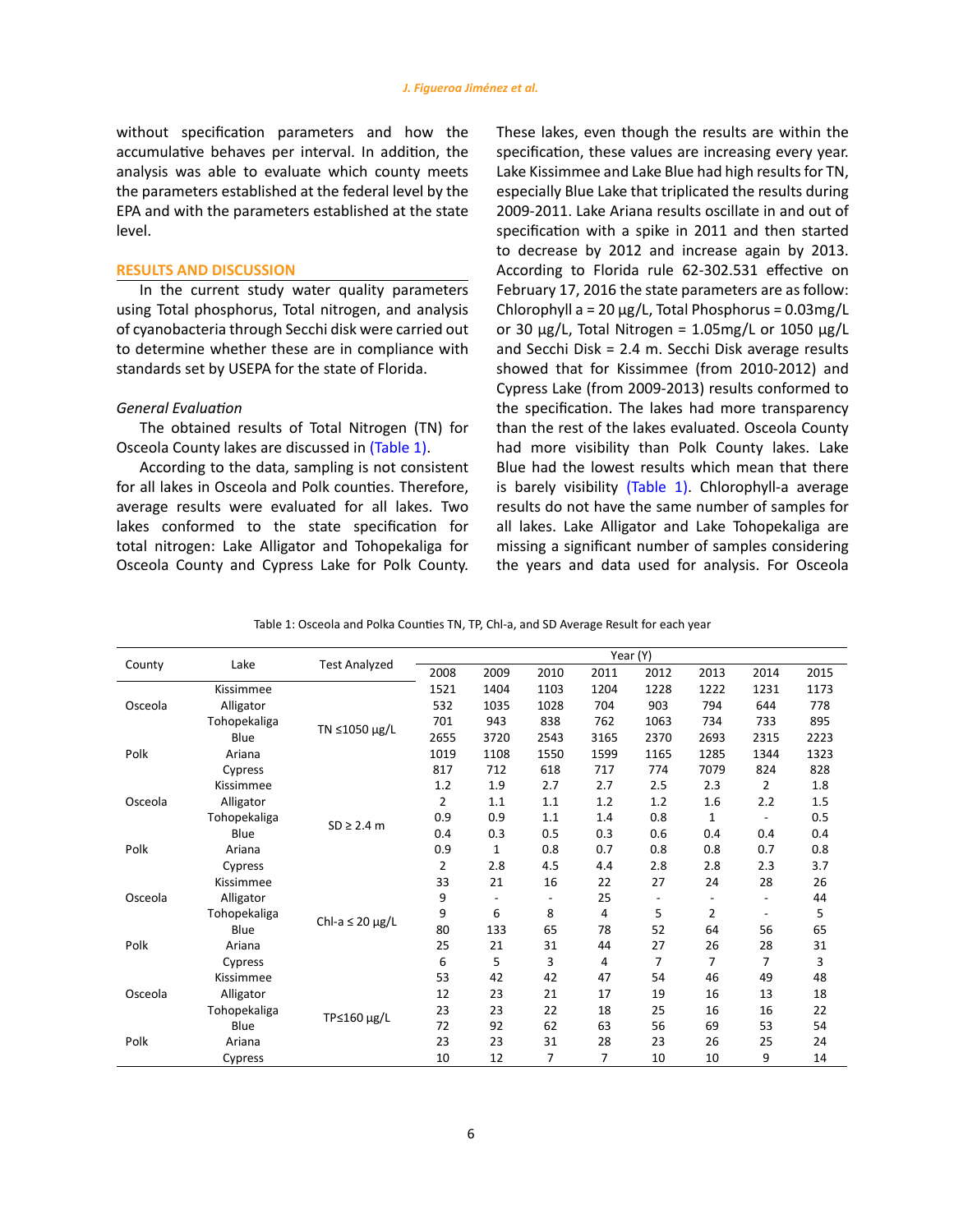County, Lakes Kissimmee and Alligator are above the established parameters. Lakes Ariana and Blue do not meet the state criteria. Even though Cypress Lake and Tohopekaliga lakes are in compliance with the parameters, the results lowered in 2010 - 2011 and then start increasing after this period. The Total Phosphorus (TP) results can be observed in. For this specific parameter, Lake Blue in Polk County was consistently out of the acceptable parameters. Lake Ariana showed a spike in TP by 2010 but the remaining years are within specification parameter but with the results close enough to have keep an eye on it since it is in a critical state. For Alligator Lake, Tohopekaliga Lake, and Cypress Lake, results oscillate. These values increase up to 2010 and then start decreasing. By 2012 there was another spike and right after, the total phosphorus results start decreasing. Per USEPA, any lake with an alkalinity >20 mg/L as CaCO3 is out of compliance if the water has an average chlorophyll concentration >20 µg/L, which would classify the lake as eutrophic by the USEPA's definition. For Florida lakes with an alkalinity ≤20 mg/L, the lake must meet oligotrophic criteria, with an average chlorophyll concentration no greater than 6 ug/L, to be in compliance. According to Bachmann et al. 2012b, when applying these criteria, 44% of Florida's lakes are considered impaired. Lakes from Osceola County are more contaminated that lakes from Polk County since it has three lakes in eutrophic status. In contrast, Polk County has two lakes in eutrophic conditions

and one in mesotrophic conditions. Lake Blue is almost under hypereutrophic condition. TSI (Chl-a) and TSI (SD) are under hypereutrophic condition and TSI (TP) is under eutrophic condition (Table 2). Since this lake has the worst-case scenario, the data obtained was evaluated against the correlations table from Carlson and Simpson (1996). As per this evaluation, TSI(SD)=TSI(CHL)>TSI(TP). Therefore, phosphorus limits algal biomass (TN/TP>33:1). For this lake, TN/TP results are between 37 to 50, results higher than 33:1. After evaluating these results, the same analysis was performed for the remaining lakes (Table 3). Results showed that all lakes had the same correlation at some point during the period of analysis. For macrocystis, a provisional Tolerable Daily Intake (TDI) and guidance values have been established. The suggested drinking water guidance value, per the World Health Organization (WHO), is 1 µg L−1, and a recreational guidance value of 20 µg L−1 for activities in direct contact with water, and 100 µg L−1 for activities having indirect contact with water (Bigham Stephens *et al.*, 2009).

# *Comparison of results*

Histograms and Pareto plots were compared for each parameter between the counties (Figs. 1-8). For TN (Fig 1 and 2), most of the results are in the first interval (618, 1652] with a 42.86%. This interval contains results below 1050 µg/L but also contains data that is above the specification.

| Lake              | Trophic status for TP | Trophic state Chl-a | Trophic state for SD | Average | Lake Status |
|-------------------|-----------------------|---------------------|----------------------|---------|-------------|
| Lake Kissimmee    | 61                    | 62                  | 49                   | 57      | eutrophic   |
| Lake Blue         | 63                    | 72                  | 72                   | 69      | eutrophic   |
| Lake Tohopekaliga | 48                    | 48                  | 60                   | 52      | eutrophic   |
| Lake Alligator    | 46                    | 62                  | 54                   | 54      | eutrophic   |
| Lake Cypress      | 37                    | 46                  | 44                   | 42      | Mesotrophic |
| Lake Arianna      | 51                    | 63                  | 63                   | 59      | eutrophic   |

Table 2: Trophic status for lakes of Osceola and Polk counties Table 2: Trophic status for lakes of Osceola and Polk counties

| TN/TP        | 2008 | 2009 | 2010 | 2011 | 2012 | 2013 | 2014 | 2015 |
|--------------|------|------|------|------|------|------|------|------|
| Kissimmee    | 28   | 34   | 26   | 26   | 23   | 26   | 25   | 24   |
| Alligator    | 44   | 45   | 50   | 41   | 47   | 49   | 51   | 42   |
| Tohopekaliga | 30   | 41   | 38   | 42   | 43   | 45   | 46   | 42   |
| Blue         | 37   | 40   | 41   | 50   | 43   | 39   | 43   | 41   |
| Ariana       | 44   | 49   | 50   | 57   | 50   | 49   | 55   | 55   |
| Cypress      | 84   | 61   | 86   | 104  | 76   | 80   | 89   | 58   |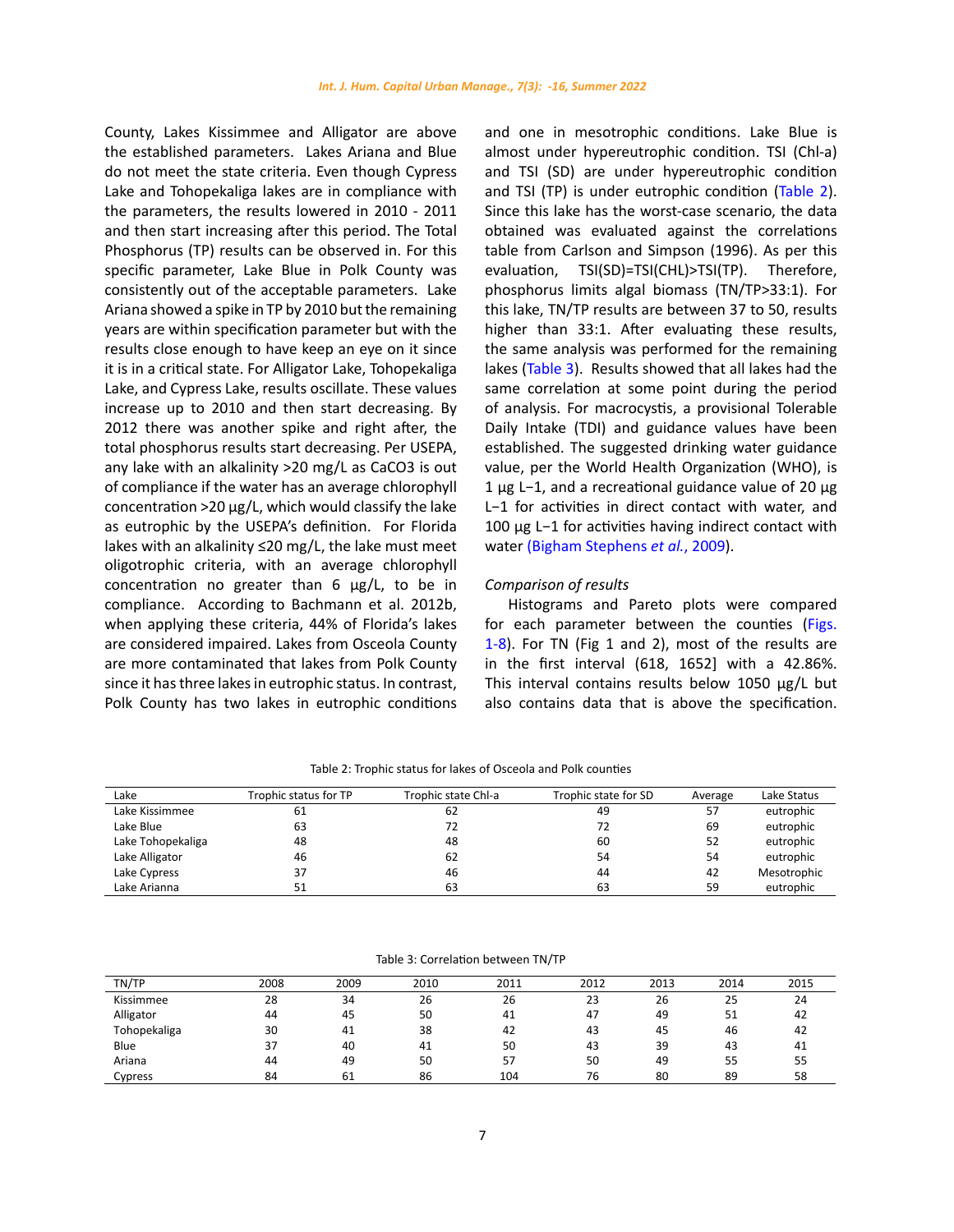

Fig. 1: Histogram and Pareto Graphic for TN Osceola County Fig. 1: Histogram and Pareto Graphic for TN Osceola County



Fig. 2: Histogram and Pareto Graphic for TN Polk County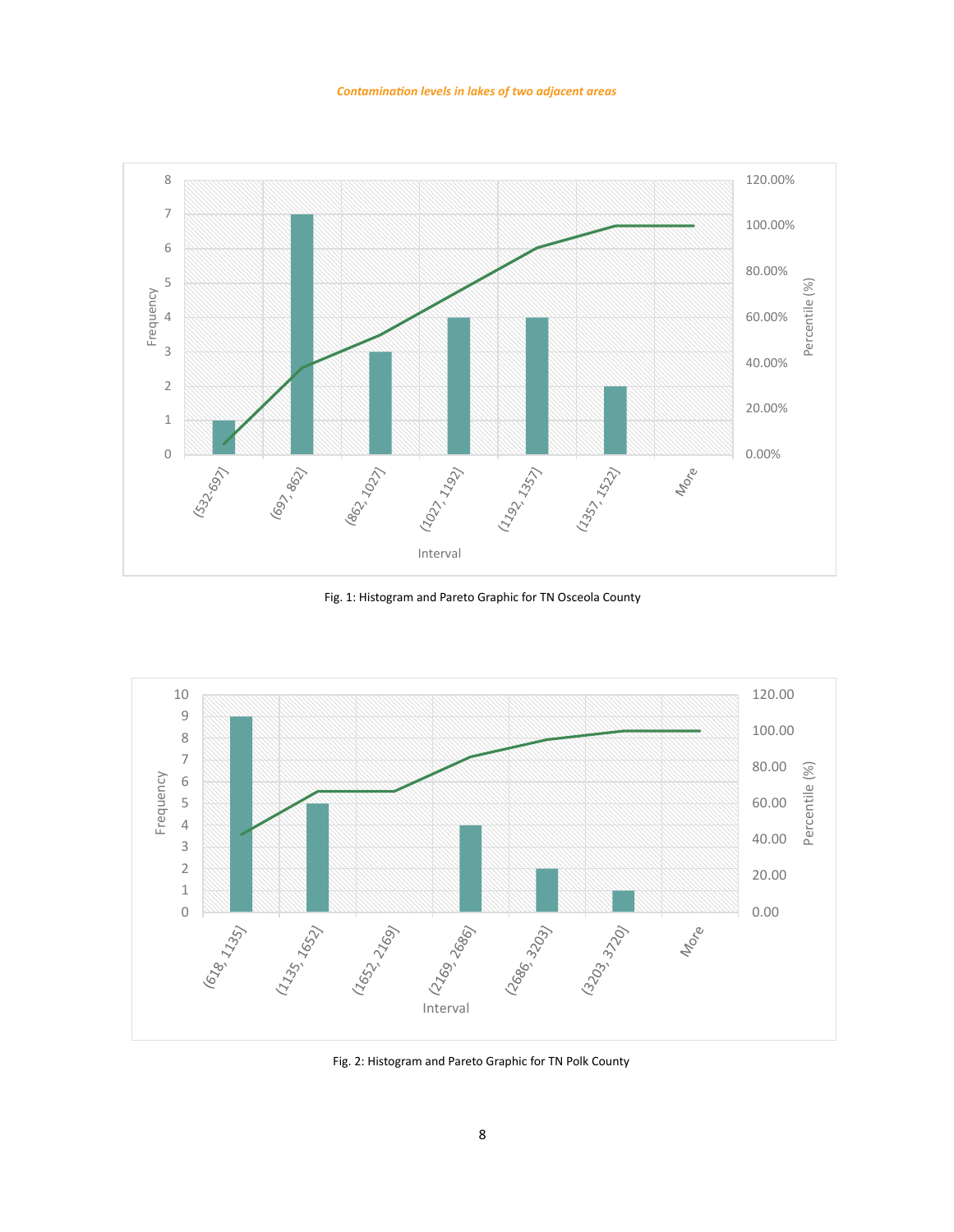



Fig. 3: Histogram and Pareto Graphic for Secchi Disk in Osceola County



Fig. 4: Histogram and Pareto Graphic for Secchi Disk in Polk County Fig. 4: Histogram and Pareto Graphic for Secchi Disk in Polk County

Therefore, 57.14% of the values evaluated are outof-specification and are contributing to the lake's eutrophic status. For Osceola County, the second interval (697, 862] contains most of the data and contains results that are within specification. In this case, 52.83% of the results are within specification. After the interval (1027, 1192], results are out of specification. Therefore, more than 28.57% of the results obtained are out of specification. Results for Secchi disk (Fig 3 and 4), the interval that contains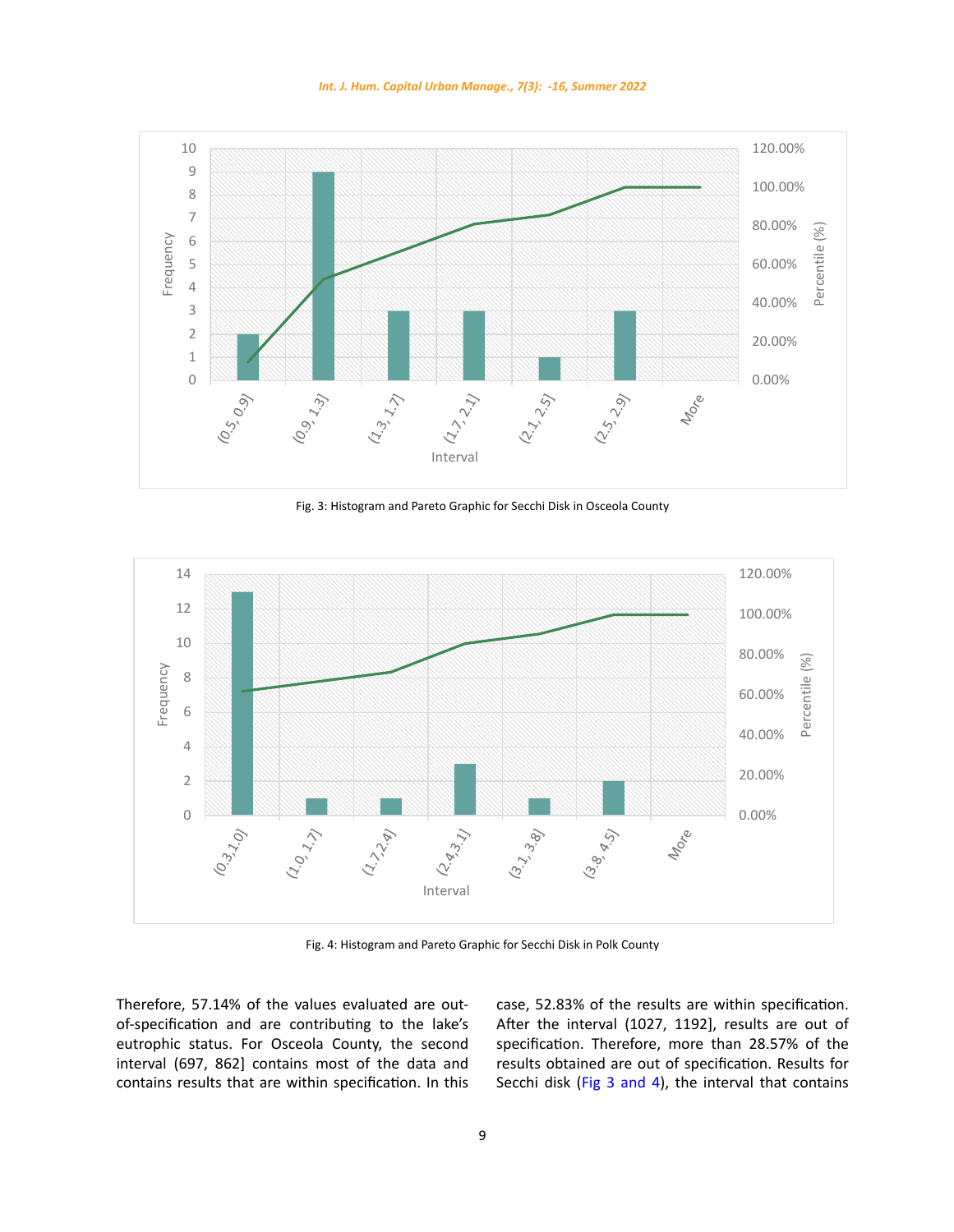# *J. Figueroa Jiménez et al.*



Fig. 5: Histogram and Pareto Graphic for Chlorophyll-a in Osceola County Fig. 5: Histogram and Pareto Graphic for Chlorophyll-a in Osceola County



Fig. 6: Histogram and Pareto Graphic for Chlorophyll-a in Polk County Fig. 6: Histogram and Pareto Graphic for Chlorophyll-a in Polk County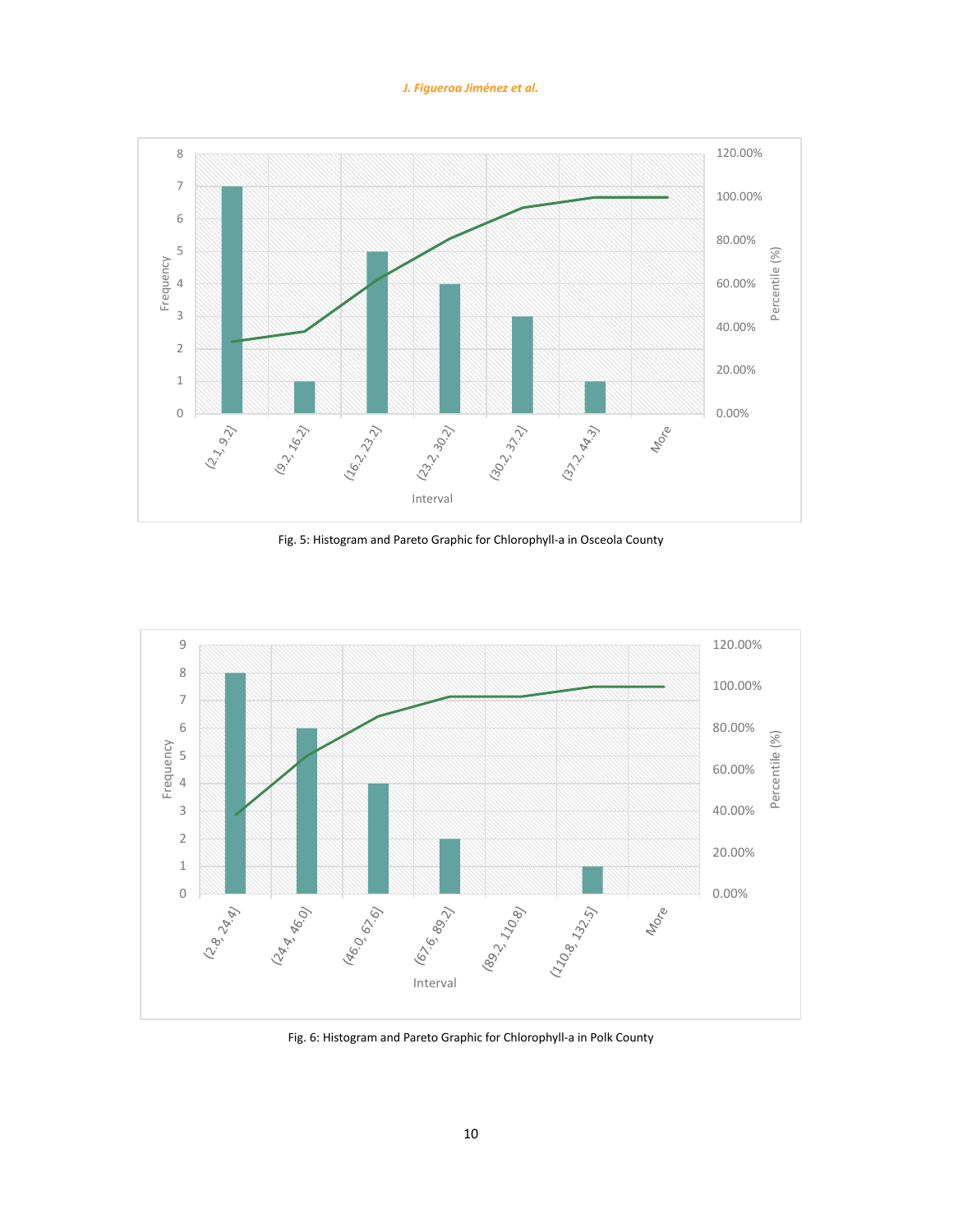



Fig. 7: Histogram and Pareto Graphic for TP in Osceola County Fig. 7: Histogram and Pareto Graphic for TP in Osceola County



Fig. 8: Histogram and Pareto Graphic for TP in Polk County Fig. 8: Histogram and Pareto Graphic for TP in Polk County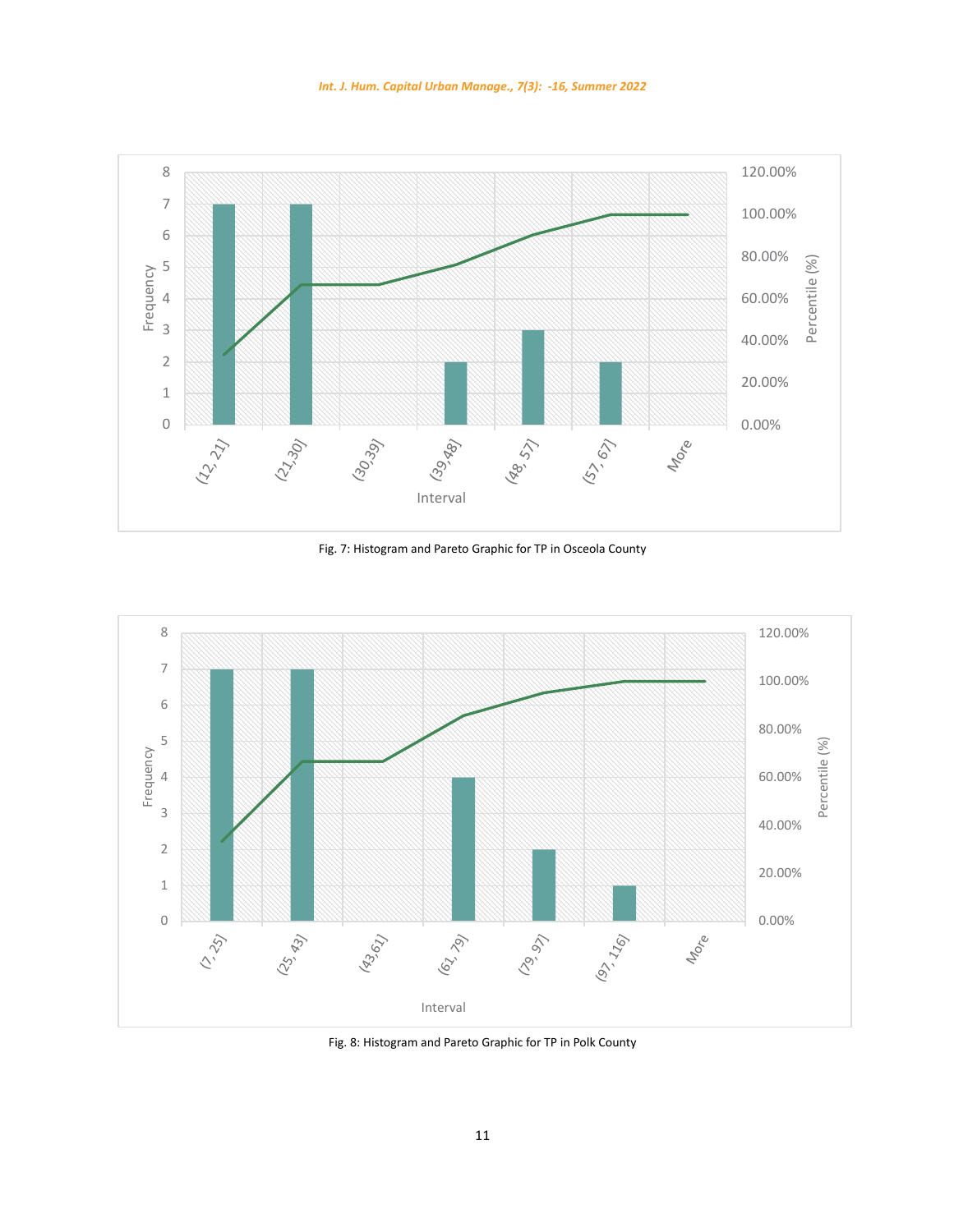|                                                                                                                    |                | Osceola        |                |                | Polk           |                |          |
|--------------------------------------------------------------------------------------------------------------------|----------------|----------------|----------------|----------------|----------------|----------------|----------|
| SUMMARY                                                                                                            | Kissimmee      | Alligator      | Tohopekaliga   | Blue           | Ariana         | Cypress        | Total    |
| <b>Total Nitrogen</b>                                                                                              |                |                |                |                |                |                |          |
| Count                                                                                                              | $\overline{7}$ | $\overline{7}$ | $\overline{7}$ | $\overline{7}$ | $\overline{7}$ | $\overline{7}$ | 42       |
| Sum                                                                                                                | 8855.8125      | 5773.833       | 5934.840253    | 19367.5        | 9047.917       | 5244.752       | 54224.66 |
| Average                                                                                                            | 1265.116071    | 824.8333       | 847.8343219    | 2766.786       | 1292.56        | 749.2503       | 1291.063 |
| Variance                                                                                                           | 21142.09113    | 32551.71       | 16584.68168    | 264866.1       | 47781.1        | 5285.398       | 549511.6 |
| Secchi Disk                                                                                                        |                |                |                |                |                |                |          |
| Count                                                                                                              | $\overline{7}$ | $\overline{7}$ | $\overline{7}$ | $\overline{7}$ | $\overline{7}$ | $\overline{7}$ | 42       |
| Sum                                                                                                                | 15.07958333    | 9.784775       | 6.595905238    | 2.974967       | 5.8125         | 22.95878       | 63.20652 |
| Average                                                                                                            | 2.15422619     | 1.397825       | 0.942272177    | 0.424995       | 0.830357       | 3.279826       | 1.504917 |
| Variance                                                                                                           | 0.292006217    | 0.100929       | 0.079926213    | 0.012708       | 0.006138       | 0.881361       | 1.143582 |
| Chlorophyll-a                                                                                                      |                |                |                |                |                |                |          |
| Count                                                                                                              | $\overline{7}$ | $\overline{7}$ | $\overline{7}$ | $\overline{7}$ | $\overline{7}$ | $\overline{7}$ | 42       |
| Sum                                                                                                                | 169.2375       | 180.1          | 40.41740741    | 536.1975       | 205.0083       | 33.79282       | 1164.754 |
| Average                                                                                                            | 24.17678571    | 25.72857       | 5.773915344    | 76.59964       | 29.2869        | 4.827546       | 27.73223 |
| Variance                                                                                                           | 27.14893436    | 154.6224       | 5.924184813    | 695.9034       | 52.31287       | 2.727893       | 720.221  |
| <b>Total Phosphorus</b>                                                                                            |                |                |                |                |                |                |          |
| Count                                                                                                              | $\overline{7}$ | $\overline{7}$ | $\overline{7}$ | $\overline{7}$ | $\overline{7}$ | $\overline{7}$ | 42       |
| Sum                                                                                                                | 333.0208333    | 127.1319       | 148.5          | 467.75         | 178.2658       | 69.44643       | 1324.115 |
| Average                                                                                                            | 47.57440476    | 18.16171       | 21.21428571    | 66.82143       | 25.46655       | 9.920918       | 31.52655 |
| Variance                                                                                                           | 24.59604415    | 12.16739       | 8.689484127    | 163.3065       | 9.352243       | 5.920525       | 424.0597 |
| <b>Total Count</b>                                                                                                 | 28             | 28             | 28             | 28             | 28             | 28             |          |
| Sum                                                                                                                | 9373.150417    | 6090.85        | 6130.353566    | 20374.42       | 9437.003       | 5370.95        |          |
| Average                                                                                                            | 334.755372     | 217.5304       | 218.9411988    | 727.6579       | 337.0358       | 191.8197       |          |
| Variance                                                                                                           | 304187.052     | 134843.5       | 140465.2021    | 1497289        | 326369.2       | 108595.4       |          |
| <b>ANOVA</b>                                                                                                       |                |                |                |                |                |                |          |
| Source of Variation                                                                                                | SS             | df             | <b>MS</b>      | F              | P-value        | F crit         |          |
| Sample                                                                                                             | 50893520.74    | 3              | 16964506.91    | 1045.645       | 1.68E-97       | 2.667443       |          |
| Columns                                                                                                            | 5653238.808    | 5              | 1130647.762    | 69.68999       | 1.01E-36       | 2.277044       |          |
| Interaction                                                                                                        | 14587449.53    | 15             | 972496.6352    | 59.94199       | 4.09E-54       | 1.736359       |          |
| Within                                                                                                             | 2336250.592    | 144            | 16223.96245    |                |                |                |          |
| Total                                                                                                              | 73470459.67    | 167            |                |                |                |                |          |
| If F>F-crit and the value of p <than <math="">\alpha then the null hypothesis (H0) alpha is rejected = 0.05</than> |                |                |                |                |                |                |          |

| Table 4: ANOVA: Two-Factor with Replication used to compare Osceola and Polk counties (n=168) |  |
|-----------------------------------------------------------------------------------------------|--|
|-----------------------------------------------------------------------------------------------|--|

most of the results is the first (0.3, 1.0] for Polk County with 61.90% of the results and 71.43% of the results are out of specification; 28.57% of the results evaluated confirmed with the specification. For Osceola County, the second interval (0.9, 1.3] has most of the results and not more than 85.71% of the results are out of specification; only 14.29% are with the expected parameter. Chlorophyll-a results (Fig 5 and 6) for Osceola County has most of the results in the first interval (2.1, 9.2] with 33.33%. At the third interval (16.2, 23.2], the results contained are with and without specification. Therefore, less than 61.90% of the results conform to the specification parameters and 38.10% are out of specification. For Polk County, the first interval (2.8, 24.4) has most of the results with less than 38.10% of the results conforming to the parameters and 61.90% of the results out of specification. Total phosphorus results (Fig 7 and 8) for Osceola County are more prominent at the first interval (12, 21] and second interval (21, 30] with 33.33% and 66.67% of the results conforming to the specification. Conversely, 33.33% of the results analyzed are out of specification. During the evaluation of the data of Polk County, the first (7, 25] and second (25, 43] have the same amount of data. Since the second interval contains results above specification, is correct to conclude that less than 66.67% of the results conform to specification and 33.33% do not. ANOVA analysis was performed to evaluate if there were differences between both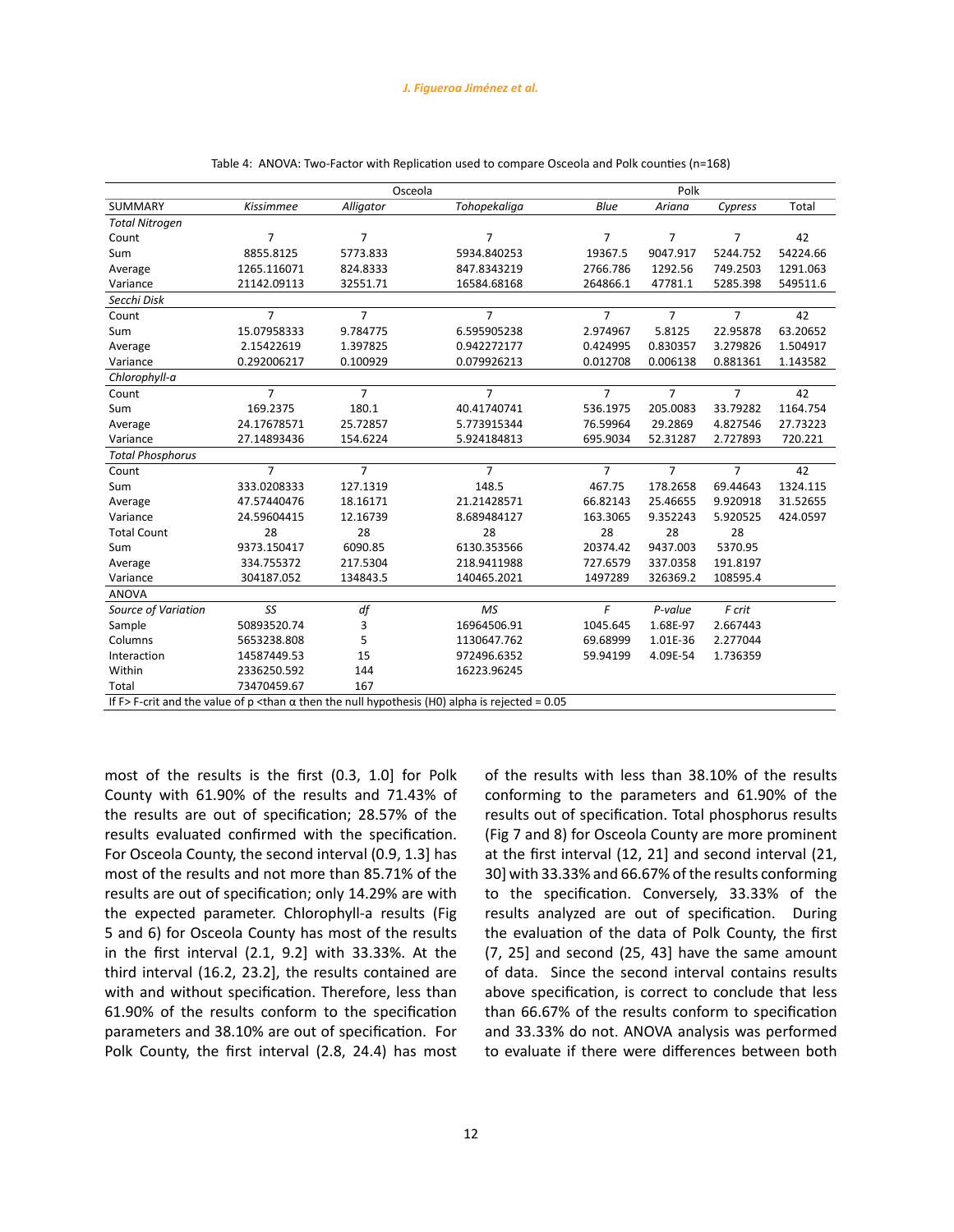counties. After evaluating the data, results showed that the results for F are higher than for F critical. Also, the p-value calculated showed results higher than the alpha value (0.05). This means that there is a difference between the activities conducted between the counties (Table 4).

### **CONCLUSION**

In the state of Florida there are more than 2.5 million acres of freshwater available; rivers, streams, springs, artificial canals, wetlands, and lakes. Polk and Osceola Counties are under a class III classification. This means that are considered recreational waters, and people can carry out fishing and/or swimming activities within the facility. Some of the problems these lakes faces are eutrophication due to pollutants such as phosphorous, nitrogen, and the growth of cyanobacteria. The general objectives of this comparative study were to analyze secondary public access data on water quality using the parameters of total phosphorus, total nitrogen, secchi disk and chlorophyll-a for cyanobacteria analysis in two lakes in Polk and Osceola counties to evaluate the quality of these with respect to their classification as a class III water body. The analysis showed that the null hypothesis is rejected, and the alternate hypothesis is accepted. There was a difference between the counties and an evaluation by zone should be performed. Also, the data analysis shows that Osceola County has a major index of nutrient contamination vs Polk County. Nevertheless, the difference among the lakes is not substantial. A particular situation for Osceola County is the lack of samples for *chlorophyll-a.* These results are not enough to utilize to predict cyanobacteria presence in these lakes. Florida does not have a specific agency to monitor freshwater harmful algal bloom. Considering this, chlorophyll-a should be performed consistently across the board. However, TSI for these lakes reveals the high possibility of algae bloom and cyanobacteria presence. Both counties are facing high nutrient issues and lack of sampling in these areas specifically. As mentioned before, it is important to understand that when it comes to the numeric nutrient criteria issue that the state is facing, and a major factor making Florida lakes different from others in the United States, is the presence of vast deposits of phosphorus-containing minerals that underlie several areas of the state

Also, these deposits are not uniformly distributed across the state but are related to differences in the TP content of the various orders of soils found in Florida.

# *Limitations*

The data is not consistent and equal for all the lakes evaluated. Lake's monitoring does not appear to be robust enough. For example, in several lakes, the amount of sample and data was not the same and there were periods of no data at all. This means that there is no constant, centralized monitoring for all lakes. In addition, the geology and limnology of the state of Florida make the presence of nutrients such as phosphorus, naturally excessive. Another limitation within this statistical analysis is that in order to consider the parameters of the state, the alkalinity of the waters must be considered.

It is also stated in this publication that Secchi disk depth has been dropped as an indicator in FDEP's recent TSI calculations (1996 Water Quality Assessment for The State of Florida Section 305(b) Main Report). Another interesting point presented in the water atlas publication, "TSI is often misinterpreted and misused from its original purpose, which is to describe the level of biological productivity. It is not meant to rate a lake's water quality". In other words, high TSI values can be a good depending on the type of activity that will be performed at the lake. Fishing, which is a major activity that has a huge impact on Florida's economy, will require a lake with lower TSI.

### *Recommendation*

After the analysis of secondary data for Polk and Osceola counties, it has been demonstrated that there is a need for new alternatives for the conservation and preservation of lakes in the state of Florida. Buffer zones are one of the alternatives that can be very beneficial to the conservation of lakes, and it is also a natural alternative. The use of buffer zones can help provide a vegetative filter for runoff approaching a waterway, acting to trap particulates and absorb flows to minimize the entry of contaminants into lakes. Buffers can trap fertilizers, pesticides, pathogens, and heavy metals, and they help trap snow and cut down on blowing soil in areas with strong winds. In addition, they protect livestock and wildlife from harsh weather.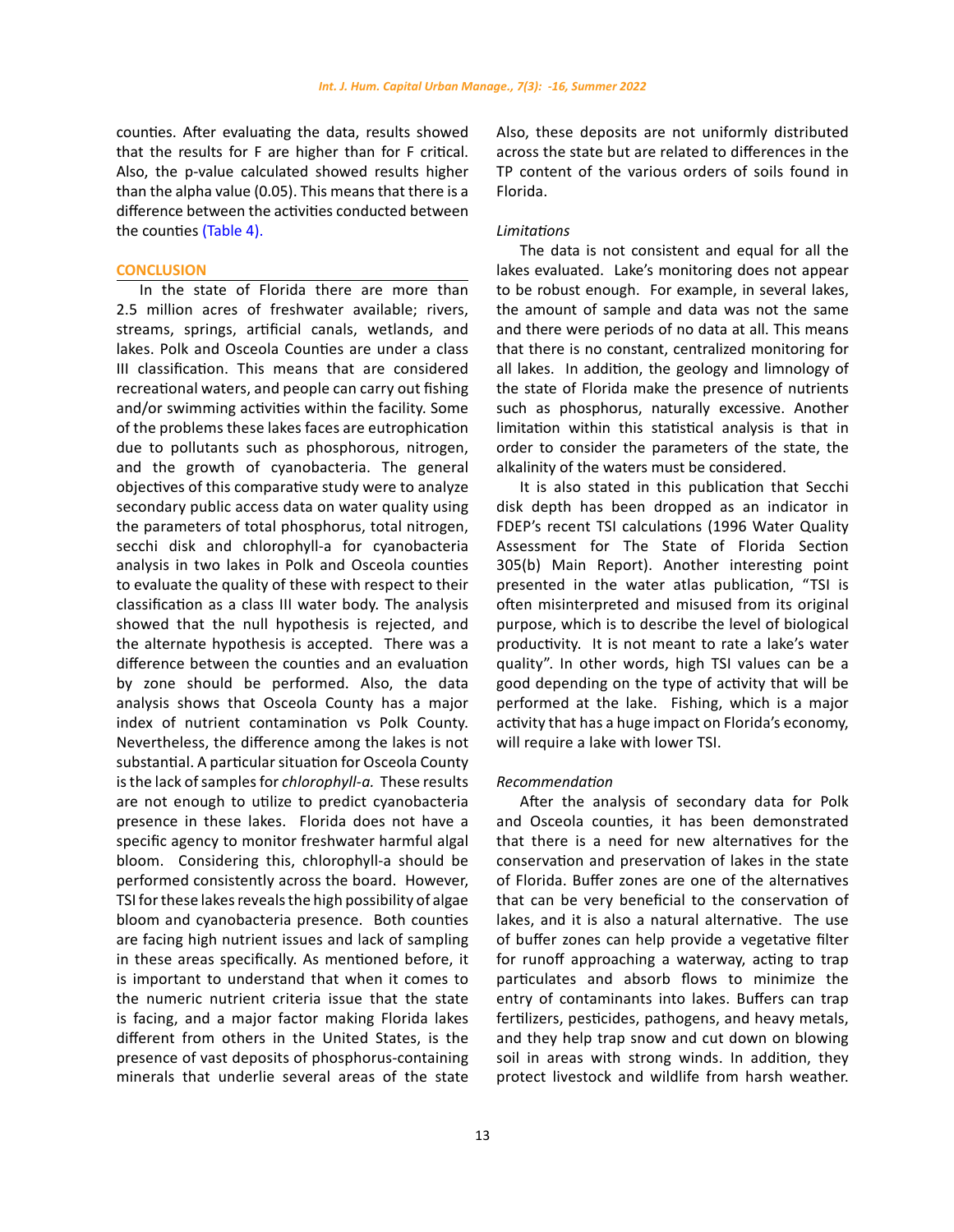Buffer zones help stabilize a stream and reduce its water temperature. Buffers also offer a setback distance for agricultural chemical use from water sources. They also help to reduce flooding, conserve energy and biodiversity. One of the most important benefits of the buffer zones is improving water quality removing sediments, pesticides, pathogens, and other contaminants. There are different financial incentives available through USDA conservation programs when buffer zones are installed. One of the alternatives is the Riparian buffer. Riparian buffers can improve or maintain water quality, and to protect or improve fish and wildlife habitat. Using a diversity of trees, shrubs, grasses, and forbs will provide shade, organic matter, and eventually woody debris to the water body. In general, wider riparian buffers provide better wildlife cover and fish habitat. Maintenance needs will vary by design.

# **AUTHOR CONTRIBUTIONS**

J. Figueroa Jimenez performed the literature review, experimental design, analyzed and interpreted the data, prepared the text, N. Guerrero Del Castillo give support with statistical analysis, and the thesis committee of Ana G. Méndez University: J. Musa, K. Malavé and C. Morales mentored, gave recommendations, and review the final thesis report.

### **ACKNOWLEDGEMENT**

This study was performed as the final thesis for the grade of Master of Science in Environmental Affairs for Ana G. Méndez University. The author thanks the thesis committee, reviewers, and family for helping during the investigation, review, and presentation of this project.

# **CONFLICT OF INTEREST**

The authors declare no potential conflict of interest regarding the publication of this work. In addition, ethical issues including plagiarism, informed consent, misconduct, data fabrication and, or falsification, double publication and, or submission, and redundancy have been completely witnessed by the authors.

### **OPEN ACCESS**

This article is licensed under a Creative Commons Attribution 4.0 International License, which

permits use, sharing, adaptation, distribution and reproduction in any medium or format, as long as you give appropriate credit to the original author(s) and the source, provide a link to the Creative Commons license, and indicate if changes were made. The images or other third-party material in this article are included in the article's Creative Commons license, unless indicated otherwise in a credit line to the material. If material is not included in the article's Creative Commons license and your intended use is not permitted by statutory regulation or exceeds the permitted use, you will need to obtain permission directly from the copyright holder. To view a copy of this license, visit:

<http://creativecommons.org/licenses/by/4.0/>

### **PUBLISHER'S NOTE**

Tehran Urban Planning and Research Center remains neutral with regard to jurisdictional claims in published maps and institutional affiliations.

### **ABBREVIATIONS**

| Chl-a         | Chlorophyll-a                                                                |
|---------------|------------------------------------------------------------------------------|
| CBD           | Control on Biodiversity                                                      |
| CWA           | Clean Water Act                                                              |
| EPA           | <b>Environmental Protection Agency</b>                                       |
| <b>FDEP</b>   | Florida Department of<br><b>Environmental Protection</b>                     |
| FIG.          | Figure                                                                       |
| <b>FWC</b>    | Florida Fish and Wildlife<br><b>Conservation Commission</b>                  |
| N             | Nitrogen                                                                     |
| μg/L          | Microgram per liter                                                          |
| mg/L          | Milligrams per liter                                                         |
| P             | Phosphorus                                                                   |
| SD            | Secchi Disk                                                                  |
| <b>SWFWMD</b> | Southwest Florida Water<br><b>Management District</b>                        |
| <b>TMDL</b>   | Total maximum daily load                                                     |
| ΤN            | <b>Total Nitrogen</b>                                                        |
| ТP            | Total phosphorous                                                            |
| UF/IFAS       | University of Florida/ Institute of<br><b>Food and Agricultural Sciences</b> |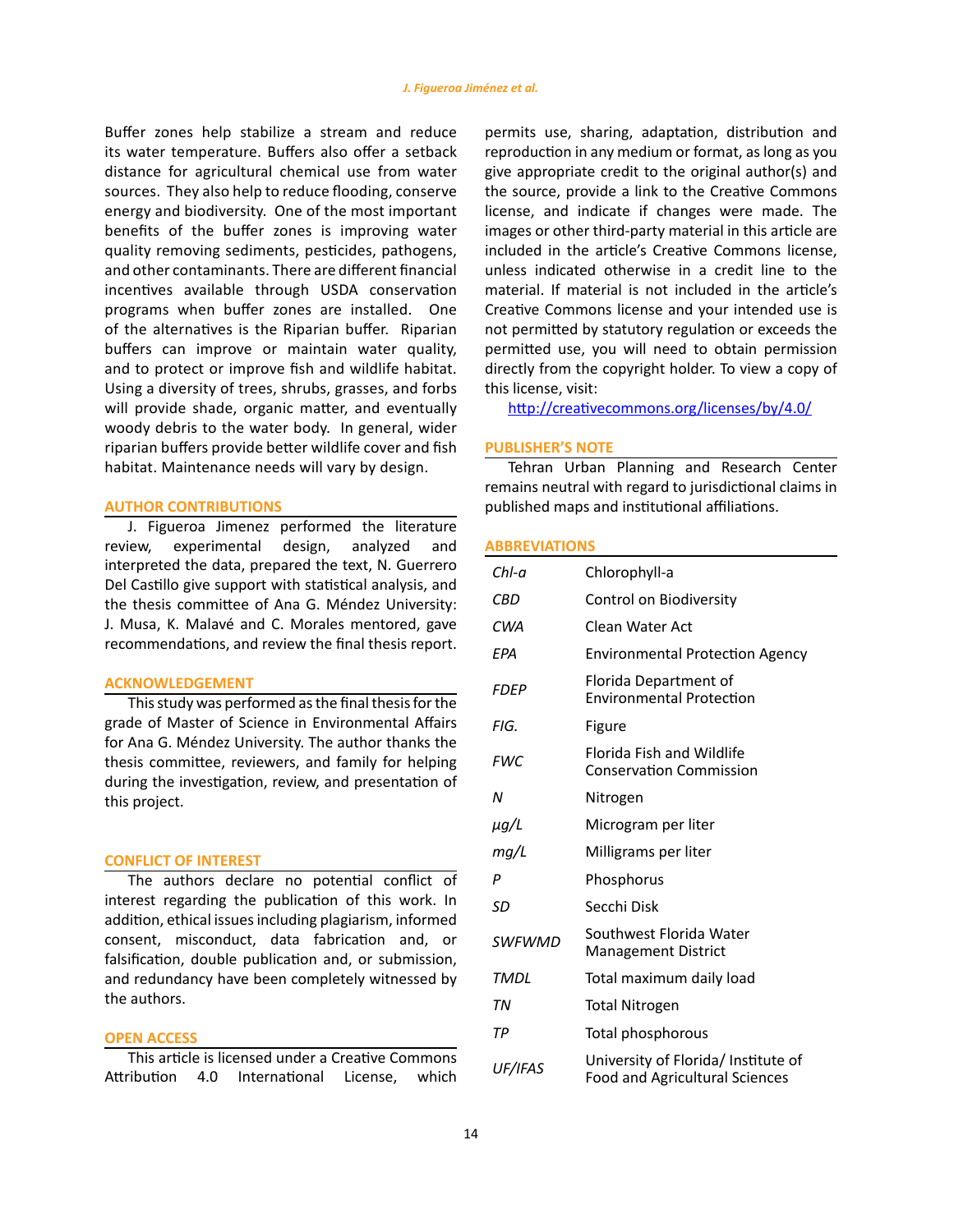| <b>USDA</b> | United States Department of |
|-------------|-----------------------------|
|             | Agriculture                 |
|             |                             |

USGS United States Geological Survey

### **REFERENCES**

- [Bachmann, R.; Stephens, D.; Hoyer, M.; Canfield, D., \(2012a\).](https://www.researchgate.net/publication/254316862_Phosphorus_nitrogen_and_the_designated_uses_of_Florida_lakes/)  [Phosphorus, nitrogen, and the designated uses of Florida](https://www.researchgate.net/publication/254316862_Phosphorus_nitrogen_and_the_designated_uses_of_Florida_lakes/)  [lakes. Lake Reservoir Manage., 28\(1\): 46-58 \(](https://www.researchgate.net/publication/254316862_Phosphorus_nitrogen_and_the_designated_uses_of_Florida_lakes/)**13 Pages**).
- [Bachmann, R.; Bigham, D.; Hoyer, M., Canfield Jr.; D., \(2012b\).](https://www.tandfonline.com/doi/full/10.1080/07438141.2011.646458)  [Factors determining the distributions of total phosphorus,](https://www.tandfonline.com/doi/full/10.1080/07438141.2011.646458)  [total nitrogen, and chlorophyll a in Florida lakes. Lake](https://www.tandfonline.com/doi/full/10.1080/07438141.2011.646458)  [Reservoir Manage., 28\(1\): 10-26 \(](https://www.tandfonline.com/doi/full/10.1080/07438141.2011.646458)**17 pages**).
- [Bachmann, R.; Stephens, D.; Hoyer, M.; Canfield, D., \(2012c\). A](https://www.researchgate.net/publication/241731636_A_strategy_for_establishing_numeric_nutrient_criteria_for_Florida_lakes)  [strategy for establishing numeric nutrient criteria for Florida](https://www.researchgate.net/publication/241731636_A_strategy_for_establishing_numeric_nutrient_criteria_for_Florida_lakes)  [lakes. Lake Reservoir Manage., 28\(1\): 84-91 \(](https://www.researchgate.net/publication/241731636_A_strategy_for_establishing_numeric_nutrient_criteria_for_Florida_lakes)**8 Pages**).
- [Blackmar, E., \(2006\). Appropriating 'the commons': the tragedy](https://books.google.com/books?hl=en&lr=&id=65Jht-DI7cYC&oi=fnd&pg=PA49&dq=+only+way+a+lake+can+be+considered+private+is+if+all+the+land+around+the+lake+is+privately+owned+and+there+is+no+access+to+the+water+from+any+public+area&ots=oAwtdQmrFC&sig=xXdcF1whrcXxez1fN56ZEUDBQwo)  [of property rights discourse. Polit. Public space, 91.](https://books.google.com/books?hl=en&lr=&id=65Jht-DI7cYC&oi=fnd&pg=PA49&dq=+only+way+a+lake+can+be+considered+private+is+if+all+the+land+around+the+lake+is+privately+owned+and+there+is+no+access+to+the+water+from+any+public+area&ots=oAwtdQmrFC&sig=xXdcF1whrcXxez1fN56ZEUDBQwo)
- [Bigham, D.L., Hoyer, M.V. and Canfield Jr, D.E., \(2009\). Survey](https://www.tandfonline.com/doi/abs/10.1080/07438140903136555)  [of toxic algal \(microcystin\) distribution in Florida lakes. Lake](https://www.tandfonline.com/doi/abs/10.1080/07438140903136555)  [Reservoir Manage., 25\(3\): 264-275 \(12 pages\).](https://www.tandfonline.com/doi/abs/10.1080/07438140903136555)
- [Borisova, T., Olexa, M.T. and Caracciolo, J., 2021. 2021 Handbook](https://journals.flvc.org/edis/article/download/128624/130767)  [of Florida Water Regulation: Florida Water Resources Policy:](https://journals.flvc.org/edis/article/download/128624/130767)  [FE1043, rev. 6/2021. EDIS, 2021\(3\):7-7](https://journals.flvc.org/edis/article/download/128624/130767) **(1 page)**.
- [Environmental Protection Agency \(2010\). Water Quality](https://www.govinfo.gov/content/pkg/FR-2010-12-06/pdf/2010-29943.pdf)  [Standards for the State of Florida's](https://www.govinfo.gov/content/pkg/FR-2010-12-06/pdf/2010-29943.pdf)

[Lakes and Flowing Waters; Final Rule. Federal Register,](https://www.govinfo.gov/content/pkg/FR-2010-12-06/pdf/2010-29943.pdf)  [75\(233\): \(](https://www.govinfo.gov/content/pkg/FR-2010-12-06/pdf/2010-29943.pdf)**47 Pages**).

- [EPA, \(2017\). Nutrient Pollution. Environmental Protection](https://www.epa.gov/nutrientpollution/issue.)  [Agency. The issue](https://www.epa.gov/nutrientpollution/issue.) **(1 Page)[.](https://www.epa.gov/nutrient-policy-data/lakes-presenting-risk-exposure-harmful-algal-toxins)**
- [EPA, \(2021\). Lakes Presenting Risk for Exposure to Harmful Algal](https://www.epa.gov/nutrient-policy-data/lakes-presenting-risk-exposure-harmful-algal-toxins) [Toxins. Environmental Protection Agency \(](https://www.epa.gov/nutrient-policy-data/lakes-presenting-risk-exposure-harmful-algal-toxins)**1 Page).**
- [FFWCC, \(2019\). Cyanobacteria \(Blue Green-Algae\). Florida Fish](https://myfwc.com/research/wildlife/health/other-wildlife/cyanobacteria/)  [and Wildlife Conservation Commission](https://myfwc.com/research/wildlife/health/other-wildlife/cyanobacteria/) **(1 Page).**
- [Griffith G.E.; Canfield DE Jr.; Horsburgh C.A.; Omernik,](https://www.researchgate.net/publication/254316862_Phosphorus_nitrogen_and_the_designated_uses_of_Florida_lakes)  [J.M., \(1997\). Lake Regions of Florida. Corvallis \(OR\): US](https://www.researchgate.net/publication/254316862_Phosphorus_nitrogen_and_the_designated_uses_of_Florida_lakes)  [Environmental Protection Agency; National Health and](https://www.researchgate.net/publication/254316862_Phosphorus_nitrogen_and_the_designated_uses_of_Florida_lakes)  [Environmental Effects Research Laboratory; EPA/R-97/127](https://www.researchgate.net/publication/254316862_Phosphorus_nitrogen_and_the_designated_uses_of_Florida_lakes) **(13 [Pages\).](https://www.researchgate.net/publication/254316862_Phosphorus_nitrogen_and_the_designated_uses_of_Florida_lakes)**
- [Levallois, P., Villanueva, C.M., \(2019\). Drinking water quality and](https://www.ncbi.nlm.nih.gov/pmc/articles/PMC6406761/)  [human health: an editorial. Int. J. Environ. Res. Public Health,](https://www.ncbi.nlm.nih.gov/pmc/articles/PMC6406761/)  [16\(4: 631](https://www.ncbi.nlm.nih.gov/pmc/articles/PMC6406761/)**.**
- [Michigan State University, \(2019\). U.S. protected areas do not](https://www.canr.msu.edu/news/u-s-protected-areas-do-not-meet-international-conservation-targets-for-lakes)  [meet international conservation targets for lakes. Michigan](https://www.canr.msu.edu/news/u-s-protected-areas-do-not-meet-international-conservation-targets-for-lakes)  [State University green graphic, College of Agriculture &](https://www.canr.msu.edu/news/u-s-protected-areas-do-not-meet-international-conservation-targets-for-lakes)  [Natural Resources. Department of Fisheries and Wildlife.](https://www.canr.msu.edu/news/u-s-protected-areas-do-not-meet-international-conservation-targets-for-lakes)

[National Research Council, \(1992\). "4Lakes". Restoration of](https://www.nap.edu/read/1807/chapter/6) 

[aquatic ecosystems: science, technology, and public policy.](https://www.nap.edu/read/1807/chapter/6) [Washington, DC: The National Academic Press](https://www.nap.edu/read/1807/chapter/6) **(94 Pages).**

- [National Research Council, \(2001\). Assessing the TMDL approach](https://books.google.com/books?hl=en&lr=&id=p952PDq0Te8C&oi=fnd&pg=PR1&dq=Under+section+303+(d)+of+the+CWA,+authorized+states,+territories,+and+tribes,+collectively+referred+to+in+the+law+as+%22states,%22+must+develop+lists+of+impaired+waters,+which+are+those+that+do+not+meet+established+quality+standards&ots=5IrElqcSTi&sig=0wu2DfPXoOMcPvpOHXJK7-tjjLY) [to water quality management. National Academies Press.](https://books.google.com/books?hl=en&lr=&id=p952PDq0Te8C&oi=fnd&pg=PR1&dq=Under+section+303+(d)+of+the+CWA,+authorized+states,+territories,+and+tribes,+collectively+referred+to+in+the+law+as+%22states,%22+must+develop+lists+of+impaired+waters,+which+are+those+that+do+not+meet+established+quality+standards&ots=5IrElqcSTi&sig=0wu2DfPXoOMcPvpOHXJK7-tjjLY)
- [Norris, V.O.L., \(1993\). The use of buffer zones to protect water](https://www.researchgate.net/publication/227113920_The_Use_of_Buffer_Zones_to_Protect_Water_Quality_-_a_Review/stats) [quality: a review. Water Resour. Manage., 7: 257-272 \(](https://www.researchgate.net/publication/227113920_The_Use_of_Buffer_Zones_to_Protect_Water_Quality_-_a_Review/stats)**16 [Pages](https://www.researchgate.net/publication/227113920_The_Use_of_Buffer_Zones_to_Protect_Water_Quality_-_a_Review/stats)**).
- Osceola County Lakes Management Plan, (2015). Lake Management plan Report, (74 pages).
- [Pandey, P.K.; Kass, P.H.; Soupir, M.L.; Biswas, S.; Singh, V.P.,](https://link.springer.com/article/10.1186/s13568-014-0051-x) [\(2014\). Contamination of water resources by pathogenic](https://link.springer.com/article/10.1186/s13568-014-0051-x) [bacteria. AMB Express, 4\(1\): 1-16 \(16 Pages\).](https://link.springer.com/article/10.1186/s13568-014-0051-x)
- [Rogers, P.; Hall, A.W., \(2003\). Effective water governance, 7:](http://dlc.dlib.indiana.edu/dlc/handle/10535/4995) [Stockholm: Global water partnership.](http://dlc.dlib.indiana.edu/dlc/handle/10535/4995)
- [Schiffer, D.M., 1998. Hydrology of central Florida lakes: A primer](https://books.google.com/books?hl=en&lr=&id=WCDU5z81p78C&oi=fnd&pg=PA1&dq=Schiffer,+D.M.,+(1998).+Hydrology+of+central+Florida+Lakes+-+First+USGS+Publications+Warehouse.+Science.gov.+Your+Gateway+to+US+Federal+Services+(1+Page).&ots=ih9lGz0m1j&sig=f7kPLLW39hhGEGCpbcgA7GGfw1c) [1137. US Government Printing Office.](https://books.google.com/books?hl=en&lr=&id=WCDU5z81p78C&oi=fnd&pg=PA1&dq=Schiffer,+D.M.,+(1998).+Hydrology+of+central+Florida+Lakes+-+First+USGS+Publications+Warehouse.+Science.gov.+Your+Gateway+to+US+Federal+Services+(1+Page).&ots=ih9lGz0m1j&sig=f7kPLLW39hhGEGCpbcgA7GGfw1c)
- [Shapiro, H., \(2015\). The importance of streamside buffers in](https://www.triangleland.org/water/the-importance-of-streamside-buffers-in-conservation) [conservation. Triangle land conservancy](https://www.triangleland.org/water/the-importance-of-streamside-buffers-in-conservation) **(1 Page).**
- [Southwest Florida Water Management District, \(2018\). Florida's](https://www.swfwmd.state.fl.us/about/about-the-district/floridas-water-management-districts) [Water Management District](https://www.swfwmd.state.fl.us/about/about-the-district/floridas-water-management-districts) **(1 Page).**
- [Stephens, D.; Hoyer, M.; Canfield, D., \(2009\). Survey of toxic](https://www.researchgate.net/publication/228671952_Survey_of_toxic_algal_microcystin_distribution_in_Florida_lakes) [algal \(microcystin\) distribution in Florida lakes. Lake Reservoir](https://www.researchgate.net/publication/228671952_Survey_of_toxic_algal_microcystin_distribution_in_Florida_lakes) Manage. **[\(12 Pages\).](https://www.researchgate.net/publication/228671952_Survey_of_toxic_algal_microcystin_distribution_in_Florida_lakes)**
- [Tonnessen, D., \(2019\). UF Health researchers to map hotspots](https://ufhealth.org/news/2019/uf-health-researchers-map-hotspots-florida-see-if-algal-blooms-pose-health-risks-humans) [in Florida to see if algal blooms pose health risks to humans.](https://ufhealth.org/news/2019/uf-health-researchers-map-hotspots-florida-see-if-algal-blooms-pose-health-risks-humans) [University of Florida, UF Health, College of Medicine,](https://ufhealth.org/news/2019/uf-health-researchers-map-hotspots-florida-see-if-algal-blooms-pose-health-risks-humans) [Department of Health Outcomes of Policy, Emerging](https://ufhealth.org/news/2019/uf-health-researchers-map-hotspots-florida-see-if-algal-blooms-pose-health-risks-humans) [Pathogens \(](https://ufhealth.org/news/2019/uf-health-researchers-map-hotspots-florida-see-if-algal-blooms-pose-health-risks-humans)**3 Pages).**
- [Toccalino, P.; Hopple, J.A., \(2010\). The Quality of Our Nation's](https://pubs.usgs.gov/circ/1346/) [Waters: Quality of Water from Public-supply Wells in the](https://pubs.usgs.gov/circ/1346/) [United States, 1993-2007: Overview of Major Findings 1346:](https://pubs.usgs.gov/circ/1346/) [US Geological Survey.](https://pubs.usgs.gov/circ/1346/)
- [USGS, \(2018\). Nitrogen and water. Water Science School. United](https://www.usgs.gov/special-topics/water-science-school/science/nitrogen-and-water?qt-science_center_objects_= 0 # qt-science_center_objects) [States Geological Survey \(](https://www.usgs.gov/special-topics/water-science-school/science/nitrogen-and-water?qt-science_center_objects_= 0 # qt-science_center_objects)**1 Page).**
- [USGS, \(2018b\). Bacteria and E. coli in water. Water Science](https://www.usgs.gov/special-topic/water-science-school/science/bacteria-and-e-coli-water?qt-science_center_objects=0#qt-science_center_objects) [School. United States Geological Survey](https://www.usgs.gov/special-topic/water-science-school/science/bacteria-and-e-coli-water?qt-science_center_objects=0#qt-science_center_objects) **(1 Page)**.
- [USGS, \(2018c\). Phosphorus and water. Water Science School.](https://www.usgs.gov/special-topic/water-science-school/science/phosphorus-and-water?qt-science_center_objects=0#qt-science_center_objects) [USGS, \(2018\).](https://www.usgs.gov/special-topic/water-science-school/science/phosphorus-and-water?qt-science_center_objects=0#qt-science_center_objects) **(1 Page)**.
- [Vasistha, P.; Ganguly, R., \(2020\). Water quality assessment of](https://www.sciencedirect.com/science/article/pii/S2214785320308373) [natural lakes and its importance: An overview, Materials](https://www.sciencedirect.com/science/article/pii/S2214785320308373) [Today: Proceedings](https://www.sciencedirect.com/science/article/pii/S2214785320308373) **(9 Pages).**
- [Vanni, M.J., \(2002\). Nutrient cycling by animals in freshwater](https://www.annualreviews.org/doi/abs/10.1146/annurev.ecolsys.33.010802.150519) [ecosystems. Ann. Rev. Ecol. Syst., 33\(1\): 341-370 \(30 pages\).](https://www.annualreviews.org/doi/abs/10.1146/annurev.ecolsys.33.010802.150519)
- [Ward, M.H.; Jones, R.R.; Brender, J.D.; de Kok, T.M.; Weyer, P.J.;](https://doi.org/10.3390/ijerph15071557) [Nolan, B.T.; Villanueva, C.M.; Van Breda, S.G., \(2018\). Drinking](https://doi.org/10.3390/ijerph15071557) [water Nitrate and human health: An Updated Review. Int. J.](https://doi.org/10.3390/ijerph15071557) [Environ. Res. Public Health, 15 \(7\): 1557](https://doi.org/10.3390/ijerph15071557) **(31 Pages)**.